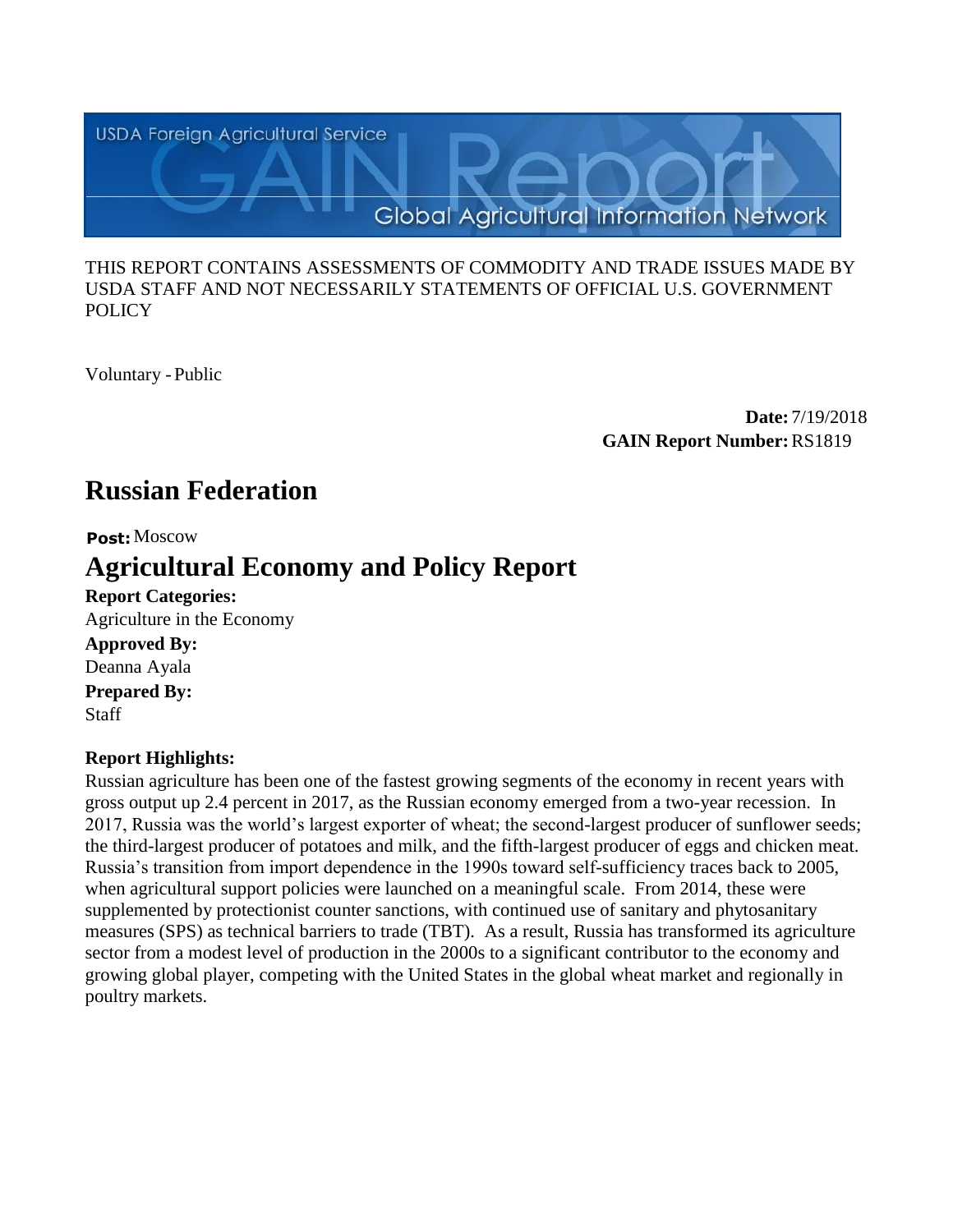#### **General Information**

#### **Summary**

Russian agriculture has been one of the fastest growing segments of the economy in recent years with gross output up 2.4 percent in 2017, as the Russian economy emerged from a two-year recession. In 2017, Russia was the world's largest exporter of wheat; the second-largest producer of sunflower seeds; the third-largest producer of potatoes and milk, and the fifth-largest producer of eggs and chicken meat. Russia's transition from import dependence in the 1990s toward self-sufficiency traces back to 2005, when agricultural support policies were launched on a meaningful scale. From 2014, these were supplemented by protectionist counter sanctions, with continued use of sanitary and phytosanitary measures (SPS) as technical barriers to trade (TBT). As a result, Russia has transformed its agriculture sector from a modest level of production in the 2000s to a significant contributor to the economy and growing global player, competing with the United States in the global wheat market and regionally in poultry markets.

#### **1. Macroeconomic Situation and Trends**

The Russian economy emerged from a two-year recession and Russia's real gross domestic product (GDP) increased by 1.5 percent in 2017, according to Russia's Federal State Statistics Service (Rosstat). The World Bank named rising prices for oil, Russia's key commodity export, as well as positive global growth, a recovery in trade, and growing macroeconomic stability as the key factors helping the Russian economy to return to growth following a contraction of 2.5 and 0.2 percent in 2015 and 2016, respectively. According to the International Monetary Fund (IMF), Russia's GDP based on purchasing power parity totaled \$4.0 trillion in 2017, making Russia the sixth largest economy by this measure and placing it between Germany and Indonesia. The IMF expects the Russian economy to grow 1.7 percent in 2018.

The Russian economy remains dependent on extractive industries, especially oil and gas, which account for about 20 percent of GDP, two-thirds of exports and half of the federal budget revenues. As a result, Russia's fiscal health proved better than expected in 2017 due to higher energy prices, with the federal budget deficit coming in at 1.5 percent of GDP, or RUB 1.34 trillion (\$23 billion), and foreign exchange reserves growing from approximately \$380 billion at the beginning of the year to over \$450 billion in the first quarter of 2018. The 2017 federal budget deficit was well below the 2.2 percent of GDP target and a marked improvement from the 3.4 percent deficit registered in 2016. Russia's non-oil deficit also contracted in 2017 to just below 8 percent of GDP, down from 9 percent of GDP in 2016. Russia also recently revised its budget law to forecast a federal budget surplus of 0.5 percent of GDP in 2018 as opposed to the originally planned deficit of 1.3 percent of GDP for the current year.

Throughout 2017, the Russian ruble fluctuated between 56 and 61 RUB per dollar. However, a new set of U.S. sanctions announced in early April 2018, triggered a 10 percent plunge of the ruble, to over 64 RUB per dollar, before it somewhat stabilized at the level of 61-62 RUB per dollar, and depreciated further to the current official Central Bank rate of 63.2 RUB per dollar as of July 5, 2018. This compares to the record high of RUB 83.6 per dollar in mid-January 2016 following repeated falls in oil prices at the time. It remains to be seen how ruble volatility will affect Russia's overall macroeconomic picture in 2018. Going forward, in order to smooth the impact of external volatility on the ruble and the budget, the Russian government adopted a new fiscal rule in 2017. According to the new rule, starting in 2019, a portion of Russia's oil and gas revenues the federal government can spend in a given year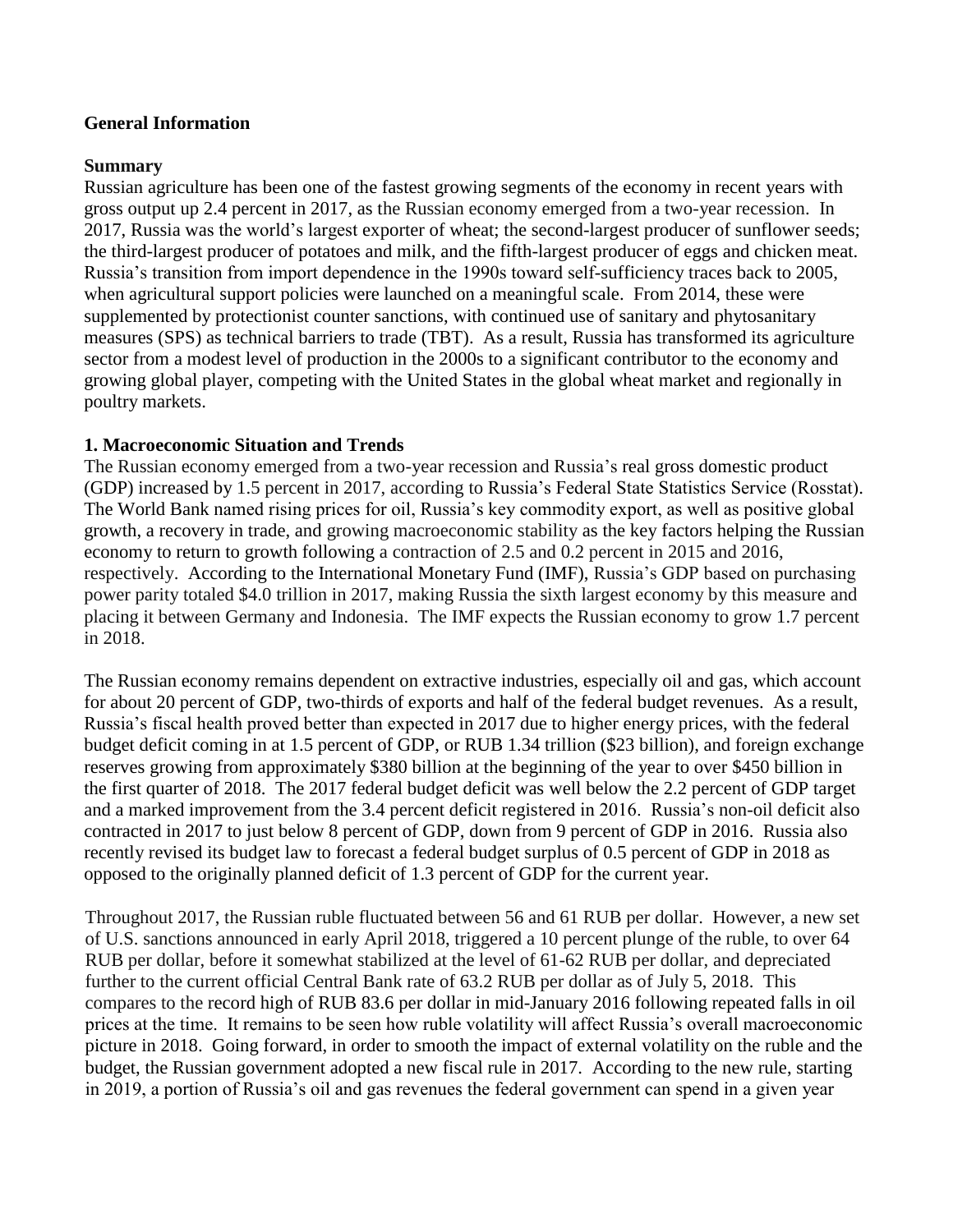will be determined by a fixed oil price benchmark, \$40 per barrel in 2017 prices. The new fiscal rule will limit the budgetary use of the reserve fund only to smooth out the volatility of oil and gas revenue, which should ultimately result in reduced sensitivity of Russia's GDP growth to oil price volatility.

Meanwhile, Russia's consumer price index (CPI) increased by 2.5 percent year-on-year in 2017, the lowest annual inflation reading ever in Russia's history, according to Rosstat, and well below the Russian Central Bank's 4 percent target. Historically, Russia has struggled to contain high inflation, with the CPI reaching 12.9 and 5.4 percent in 2015 and 2016, respectively. Low inflation in 2017 was mostly due to continuing decline in real incomes, which have been falling since 2014, a bumper harvest, and a stronger ruble that kept food prices in check. In the first quarter of 2018, inflation remained at historically low levels, but the recent sanctions-induced ruble volatility is expected to affect the CPI with a lag of a few months. The Russian Central Bank currently forecasts that Russia's annual CPI will rise between 3 and 4 percent in 2018.

Lower inflation in 2017 allowed the Central Bank of Russia to continue its gradual monetary easing. The Central Bank reduced the key rate from 10 percent in annual terms at the beginning of 2017 to 7.75 percent at the end of December. The Bank has already cut Russia's key rate twice in 2018 to reach 7.25 percent at the end of March signaling further cuts were possible in 2018. However, given the recent fall of the ruble, the Central Bank took a pause and kept the rate unchanged at its latest decision-making meetings in April and June 2018.

Following the economic crisis of 2015-2016, Russia's consumer demand recovered in 2017 as the business environment improved on the back of growing oil prices and macroeconomic stability. Real wages increased 3.4 percent year-on-year in 2017 due to low inflation and a recovering economy. Retail trade grew by 1.2 percent in 2017 in reversal of a downward trend that started as the crisis struck at the end of 2014. Overall, the World Bank expects consumer demand to be the main engine of Russia's GDP growth in 2018.

Declining inflation and growing real wages should have led to a decline in Russia's poverty rate; however, preliminary Rosstat data for 2017 reveals only marginal relative annual change over 2016, from 13.3 percent in 2016 to 13.2 percent in 2017. In absolute terms, the number was also slightly down from 19.5 million Russians having incomes below the official subsistence level at the end of 2016, to 19.3 million at the end of 2017.

Unemployment rates were at a historical low in Russia, as the average rate of actual unemployment, using International Labor Organization standards, fell from 5.5 percent in 2016 to 5.2 percent in 2017 (4.0 million people). However, there are significant regional disparities in the level of unemployment due to low labor mobility. Russian employers also face continued workforce decline in the near future due to demographic trends such as low birth rates, ageing, and zero population growth. In 2007, the working age population in Russia, *i.e.*, men aged 16-60 and women aged 16-55, reached a historic high of more than 90 million individuals, decreasing to 82.1 million people by 2017. Rosstat estimates that Russia's working age population will decrease by another  $2.2 - 2.7$  million by 2020.

#### **2. Agriculture in the Economy**

Russian agriculture has been one of the fastest growing segments of the Russian economy in recent years, with gross output up 2.4 percent in 2017 to 5.1 trillion rubles. Russia launched its agricultural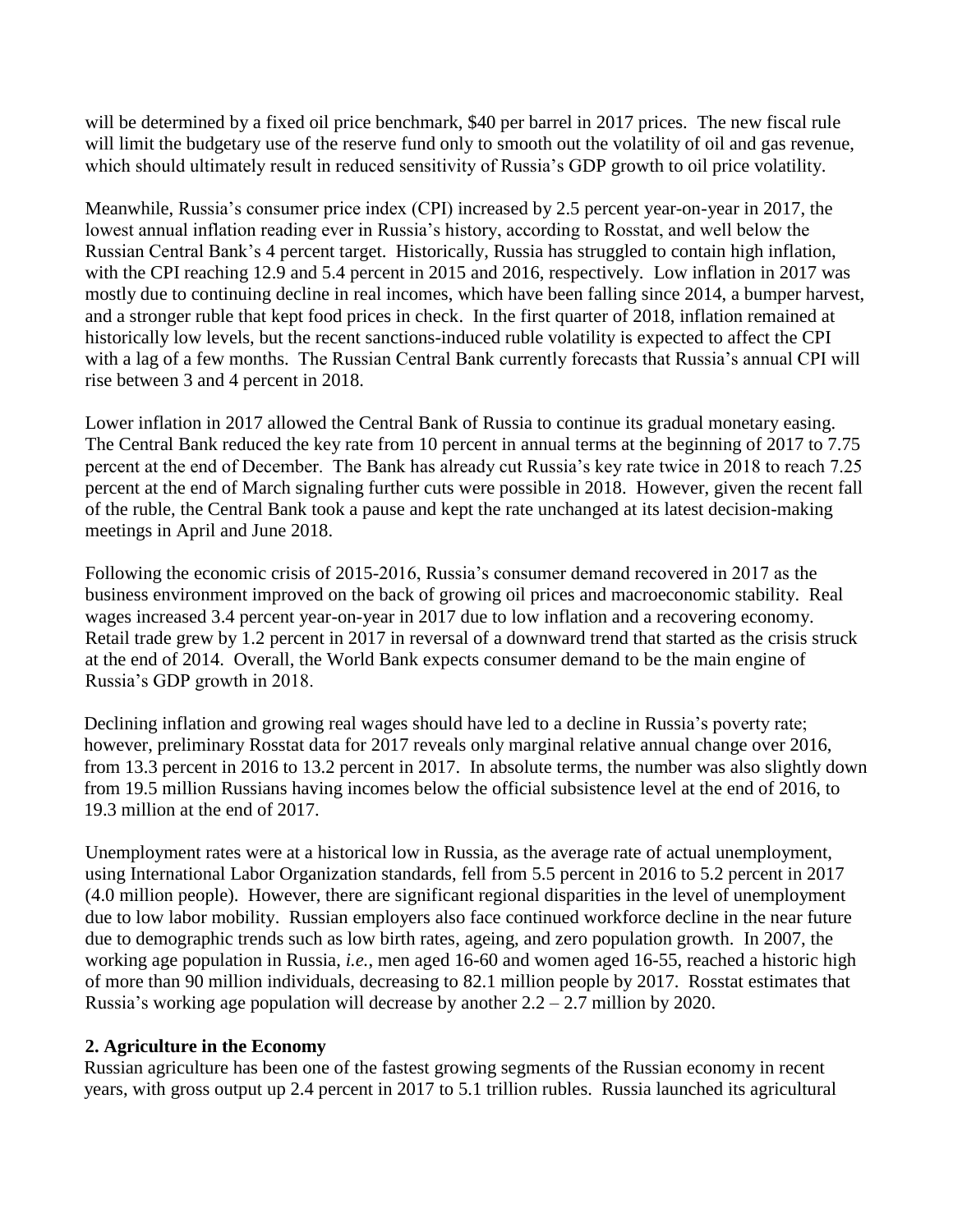support policies on a meaningful scale in 2005, as one of the National Priority Projects, which then converted into multi-year programs for agricultural development. From 2014, these were supplemented by protectionist counter sanctions, and additional sanitary and phytosanitary (SPS) restrictions. Due to these factors, among others, Russia has transformed its agriculture sector from a modest level of production in the 2000s to a significant contributor to the economy and growing global player. In particular, Russia is the world's largest producer of barley; the fourth-largest producer and number one exporter of wheat; the second-largest producer of sunflower seeds; the third-largest producer of potatoes and milk, and the fifth-largest producer of eggs and chicken meat.

Agriculture's share in Russia's overall GDP was 4.0 percent in 2017 and if one adds food manufacturing, the total value-added is about 6.0 percent of GDP. Please see Table 1, below, for a time series showing Russia's key agricultural development indicators between 1991 and 2017, as new domestic support policies, such as the National Priority Project (2005), Program for Development of Agriculture in 2008-2012 (2007) and Program for Development of Agriculture in 2013-2020 (2012), were launched.

| <b>Indicator / Year</b>                           | 1991   | 2005  | 2008  | 2012   | 2017   |
|---------------------------------------------------|--------|-------|-------|--------|--------|
| GDP (current US \$) bln                           | 518    | 764   | 1661  | 2210   | 1578   |
| GDP growth (annual %)                             | $-5.0$ | 6.4   | 5.2   | 3.7    | 1.5    |
| Agriculture growth, (annual %)                    | $-4.5$ | 1.6   | 10.8  | $-4.8$ | 2.4    |
| Agriculture, value added (% of GDP)               | 13.8   | 4.3   | 3.8   | 3.2    | 4.0    |
| Agriculture, value added (current US\$) bln       | 71.3   | 32.5  | 62.3  | 70.7   | 63.3   |
| Total population, mln.                            | 148.3  | 143.8 | 142.8 | 143.0  | 146.8  |
| Rural population (% of total population)          | 26.2   | 26.8  | 26.5  | 26.1   | 25.7   |
| Employment in agriculture (% of total employment) | 13.2   | 11.2  | 9.9   | 9.5    | $7.5*$ |
| Sowing area, mln HA                               | 115.5  | 75.8  | 76.9  | 76.3   | 80.6   |

Table 1. Agriculture in the Russian Economy

\*Data for 2016

*Source: World Bank, Rosstat*

Agriculture is an important, albeit declining, sector in terms of Russian employment with a share of 7.5 percent. Approximately 26 percent, or 37.6 million, of Russians live in rural areas although that number continues to fall. According to the latest available data, the average nominal wage in agriculture (agriculture and hunting) reached 23,529 rubles per month in 2017, but is still only 60 percent of the average wage level in Russia. Agricultural wages remain the lowest compared with other Russian economic sectors, except the textile, leather, and furniture industries. A younger and more productive labor force is leaving rural territories in search of higher standards of living. Meanwhile, modernizing agricultural enterprises are seeking hard-to-find professionals with agronomy or veterinary skills.

Gross agricultural output in 2017 is currently estimated at approximately 5.1 trillion rubles (\$87.5 billion based on the Russian Central bank's average exchange rate for 2017 of 58.3 rubles per \$1), a 2.4 percent increase over 2016. One of the key factors of growth in the industry in 2017 was Russia's record high grain harvest, the largest in 40 years, due to a combination of improving supply inputs, financing availability, state support, and very favorable growing conditions both for winter and spring crops. At the same time, the growth rate of Russian agriculture decreased by a factor of two in 2017 compared to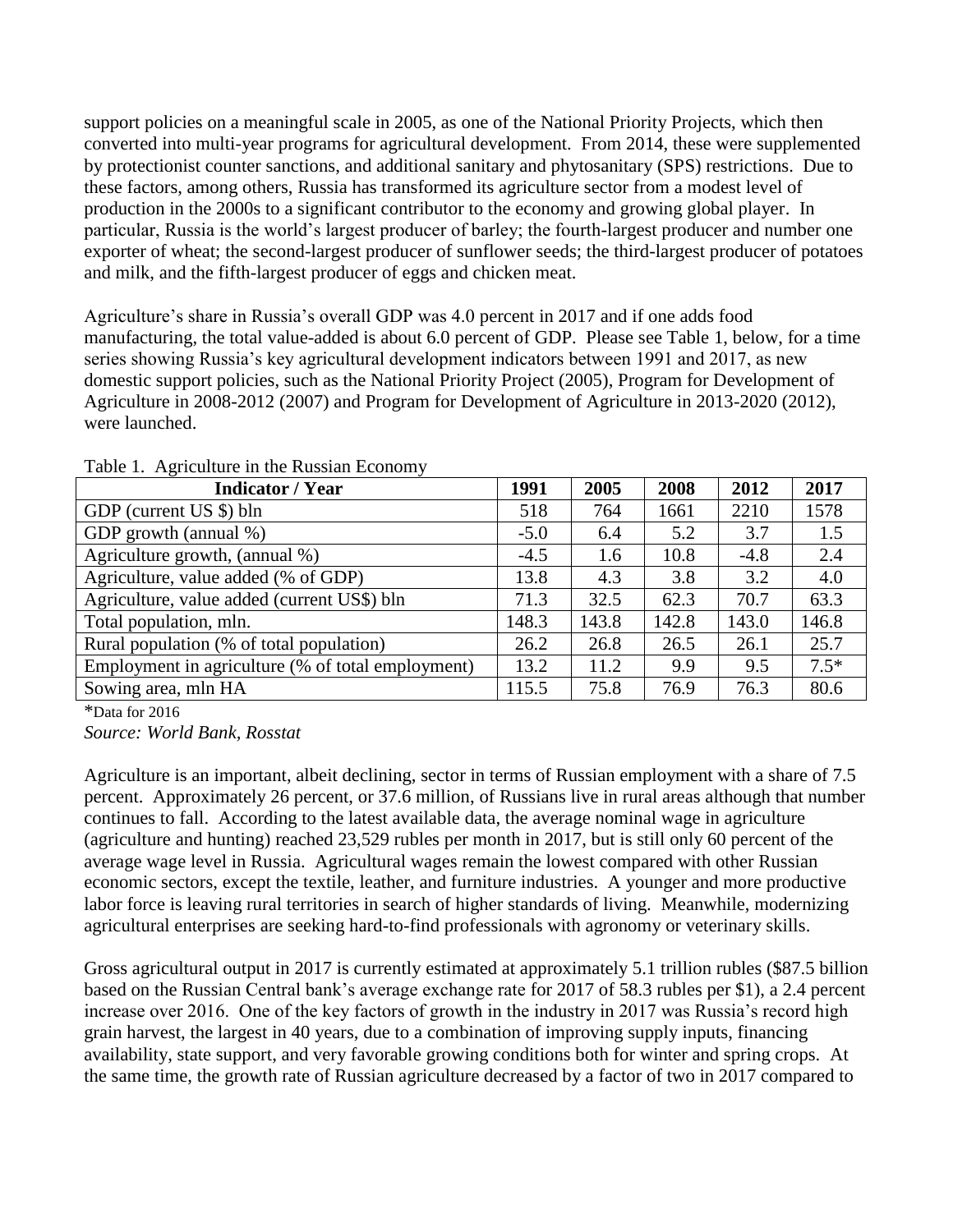the 4.8 percent growth in 2016, mainly due to relatively low global prices for agricultural commodities and appreciating ruble that strengthened against the dollar by over 6 percent in 2017.

Production in Russian agriculture is divided among three broad producer categories.

- Agricultural Enterprises -- About 53 percent of domestic agricultural products are produced by "agricultural enterprises" or "agro-holdings". These are large industrial farms with expansive land and livestock holdings and often with close ties to Russian elites. Example include international firms like Cargill and PepsiCo as well as Russian holdings like Miratorg, RusAgro and Cherkizovo, among others. As the World Bank notes, these enterprises can mobilize investments, utilize advanced technology, and import better management practices in the agriculture sector. They are perceived to be the driving force behind productivity and production growth. They also dominate Russia's commodity exports. These large agro-holdings are extremely concentrated vertical businesses that own the most advanced technology. Rosstat data shows that the share of agricultural enterprises in total agricultural production has been growing since 1998 when it bottomed out at 40 percent, reaching 53 percent in 2017. Their share of production has inched downward in crop production to 47 percent in 2017 from 49 percent in 2016, while growing in animal production to 59 percent in 2017 from 57 percent in 2016.
- Small Holders There are also 174,800 registered "peasant" farms (averaging about 600 acres) accounting for 13 percent of total production. Non-existent in Russia in 1990, this category of agricultural producers currently specializes in the production of grain, oilseeds, and other industrial crops that require high levels of mechanization. This emerging small to medium-sized farms sector presents an opportunity to fill the production gap in subsectors where agricultural enterprises have a weaker competitive advantage, and which are higher-value subsectors, such as fruit and vegetable production, and even small-scale milk production.
- Subsidiary Plots There are 17.5 million private, small (one and half acres on average) "subsidiary" plots that account for 35 percent of Russia's agricultural production. Subsidiary plots produce primarily for self-consumption, selling only 17 percent of their production as opposed to 83 percent for agricultural enterprises and 77 percent for peasant farms.

According to Rosstat, Russia's total crop production increased in 2017 by 2.1 percent (following a 7.6 percent increase in 2016), while animal production (livestock and poultry) increased by 2.8 percent (1.5 percent in 2016). The grain crop in 2017 was 135.4 million metric tons (MMT) by volume, 12.2 percent higher than in 2016 (120.7 MMT), while the sunflower seed crop in clean weight decreased by 4.8 percent to 10.5 MMT due to lower yields and smaller harvested acreage. The sugar beet crop set a new record in 2017 of 51.9 MMT, up 1.1 percent over 51.4 MMT harvested in 2016. Production of potatoes decreased by 5 percent to 29.6 MMT, while production of vegetables increased only marginally by 0.7 percent to 16.4 MMT in 2017.

According to preliminary Rosstat data, in 2017 expansion in Russia's animal sector was driven primarily by further advances in the production of poultry, pork, and eggs, which increased by 6.9, 4.8, and 3.1 percent, respectively. As of the end of December 2017, total poultry numbers in all types of enterprises and farms were only slightly up as compared to the end of December 2016: 556.6 million birds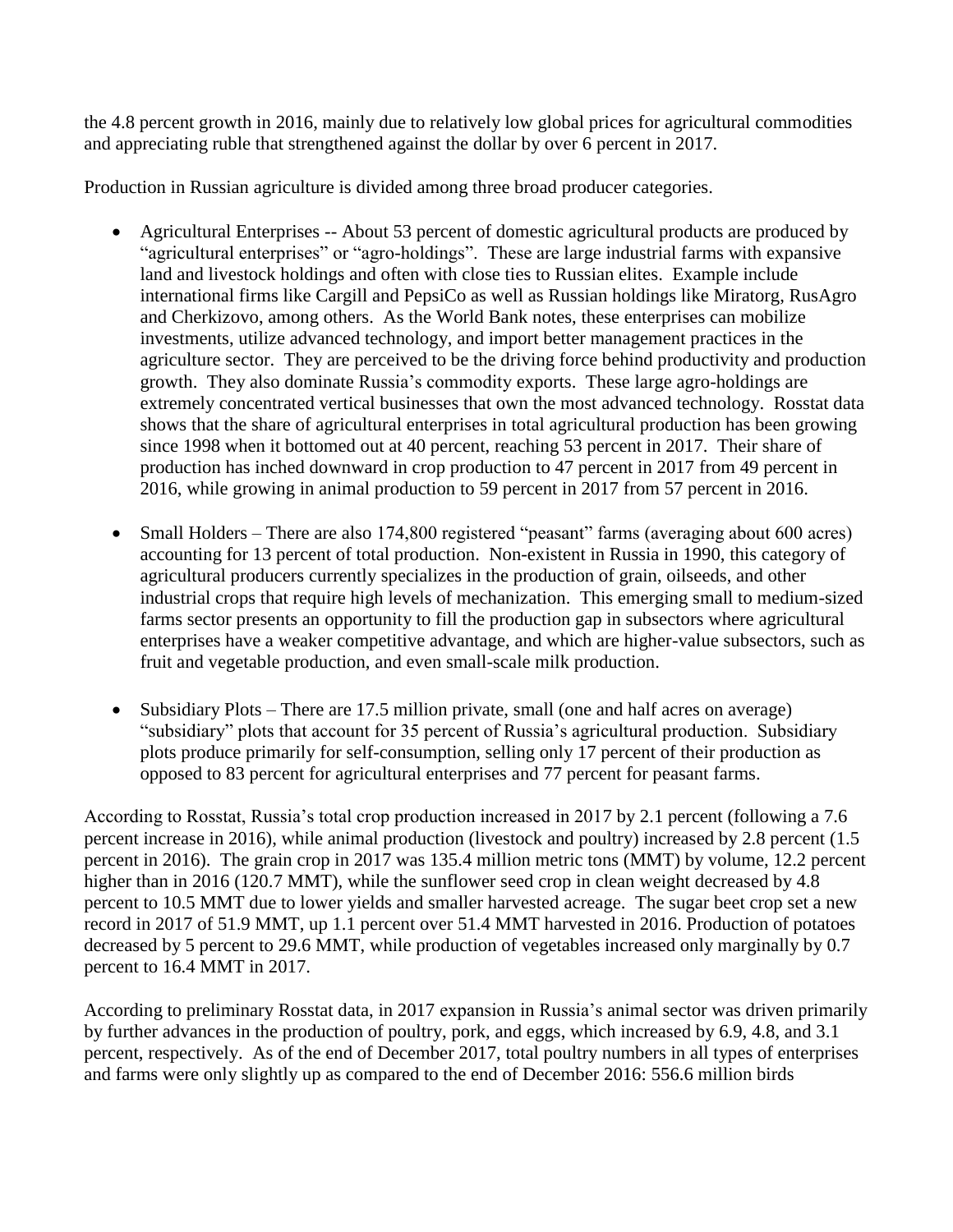compared to 553.0 million birds. At the same time, agricultural enterprises posted a more substantial, 1.6 percent increase in their poultry flock numbers that reached 458.9 million birds at the end of 2017.

In 2017, the amount of swine in all enterprises and farms increased by 5.3 percent to 23.2 million head, of which 19.8 million head were in agricultural enterprises (7.9 percent more than on the same date a year ago). Meanwhile, the long-term trend of a declining cattle herd continued in 2017. The total number of cattle decreased by 0.4 percent to 18.7 million (in agricultural enterprises – 8.252 million heads, 1.2 percent decrease compared to the previous year). The number of cows decreased by 0.5 percent to 8.226 million (in agricultural enterprises – 3.315 million heads, minus 1.3 percent). The number of sheep and goats in all types of enterprises and farms declined by 1.4 percent to 24.5 million head, while agricultural enterprises decreased their herd by 4.1 percent to 4.1 million head.

The Russian food processing industry, including drinks and tobacco, has been growing steadily since 1999, averaging 7.3 percent annually between 1999 and 2007. After the 2008 financial crisis, the sector growth rate slowed significantly, to an annual average of 2.3 percent between 2008 and 2016. In 2017, Rosstat changed its methodology and began reporting production statistics for food, drinks and tobacco separately. Thus, according to preliminary data, in 2017 production of food products increased by 5.6 percent, while production of drinks declined by 1.0 percent. Overall, Russia's food processing industry output of commodities and services (in current prices) came in at 5.2 trillion rubles (\$89.4 billion) in 2017. The World Bank estimates that Russia's food processing sector contributes 13.5 percent of the value-added to the country's total manufacturing, but less than 2.0 percent of its GDP.

The rates of growth (in physical measures) of food products were strong across the board in 2017. Thus, production of meat, including beef, pork, as well as goat, horsemeat, and venison, grew by 7.7 percent compared with 2016, to 2.3 MMT. Production of poultry increased by 7.4 percent to 4.8 MMT, production of fish and seafood products increased by 2.5 percent to 4.2 MMT. Production of sunflower oil rose 10.4 percent, margarine - by 8 percent, butter – by 7.8 percent, cheese – by 5.5 percent, cereals – by 7.7 percent, and sugar – by 15.9 percent.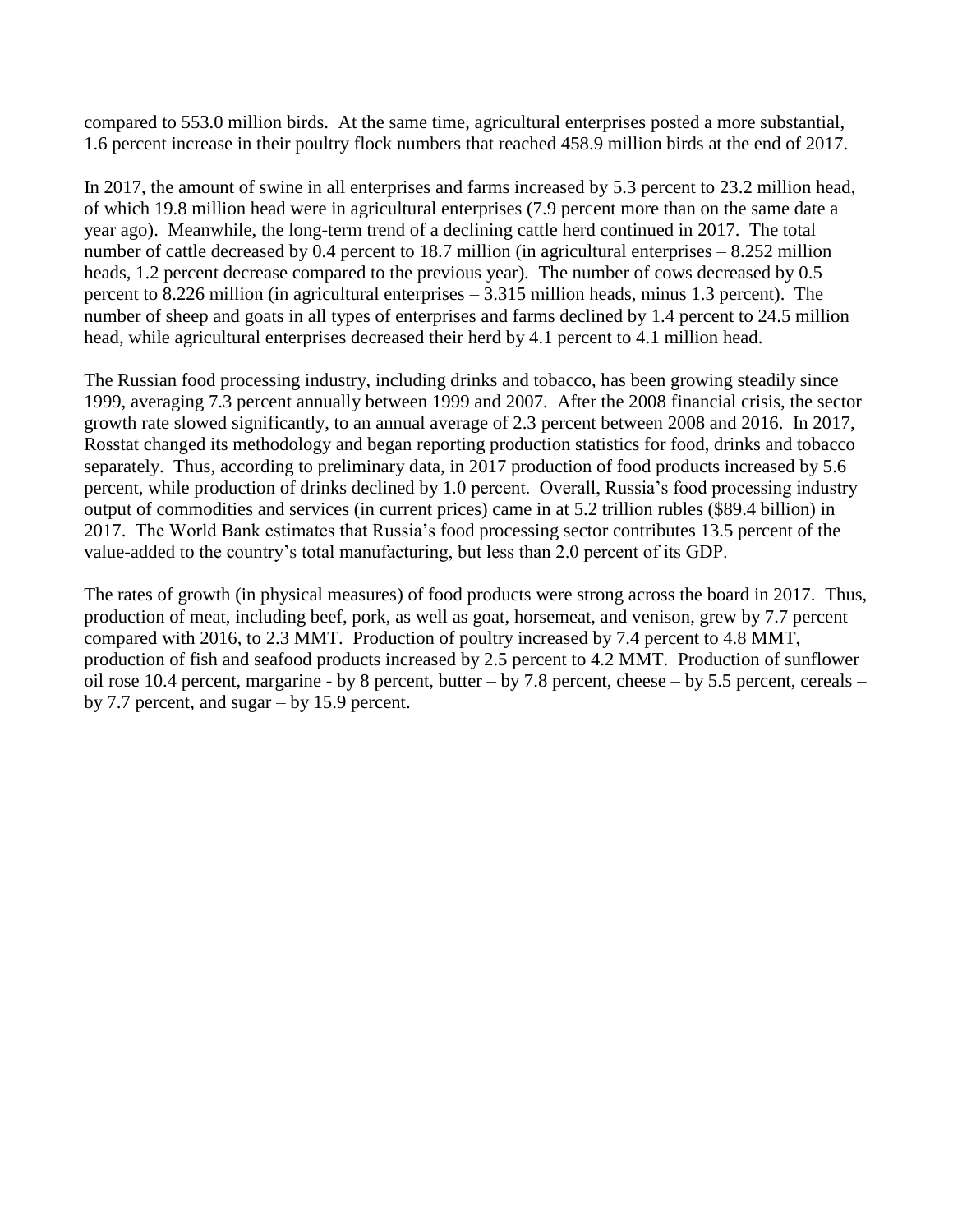

Chart 1. Russia's Meat and Poultry Production, MMT

*Source: FAS PSD Data*

Over the past five years, Russia has reached self-sufficiency in pork and poultry, while beef production continued to decline. Overall, by 2018, Russia had met or exceeded six of the eight production targets set in its Food Security Doctrine of 2010 (for details please see Agricultural Policy Overview below). The successful development of the agricultural sector, together with several other factors – ruble devaluation, import substitution policies (including Russian food counter sanctions), domestic support and favorable weather – have affected Russia's agricultural goods trade balance. Imports slumped to the lowest level in 20 years in 2017. Overall, agriculture has increased its importance for the Russian economy becoming its fourth top foreign currency earner after oil and gas, metals, and chemicals.

This shift represents a significant change. Agricultural goods have been a key import since the Soviet times. In 1999, the share of agricultural goods in Russia's total imports exceeded 28.5 percent. U.S. food and agricultural exports to Russia were growing, reaching a peak of \$1.9 billion in 2008. Since 2014, Russian overall food and agricultural imports have been steadily declining and reached a low of 12.7 percent in 2017. At the same time, Russia's exports of agricultural and food products have been insignificant for decades, but have increased sharply on a percentage basis in recent years, from an average of 2.0 percent at most between 1995 and 2010 to 6 percent in 2016 and 5.8 percent in 2017. Since 2015, Russia has had bumper harvests of grains, becoming the largest exporter of wheat in the world in 2016. Russia is actively promoting exports of its poultry, among other products. Yet its comparative advantage remains strongest in the grain, sunflower seed and sugar beet sectors (see Table 2, below). The counter sanctions created incentives for illegal imports of banned products that reportedly are still active but not easily quantifiable.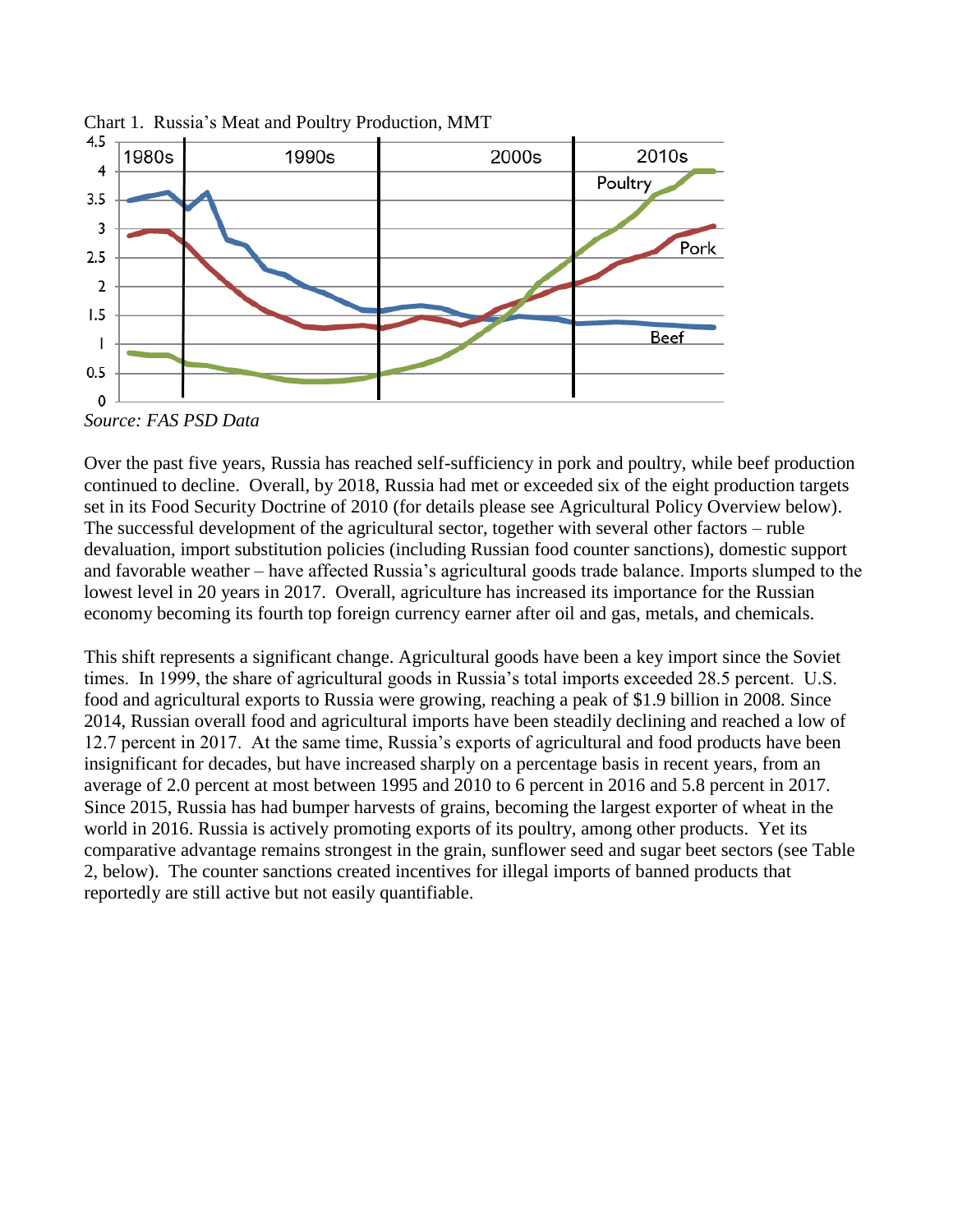

Chart 2. Russia's Net Grain Trade, MMT

*Source: FAS PSD Data*

 $\overline{a}$ 

|  |  |  | Table 2. Russia's Role in Global Exports of Select Agricultural Commodities (2017) |  |
|--|--|--|------------------------------------------------------------------------------------|--|
|  |  |  |                                                                                    |  |

|                         | <b>Russian Exports</b>                |                             | Share in global exports (by |  |  |  |  |
|-------------------------|---------------------------------------|-----------------------------|-----------------------------|--|--|--|--|
| <b>Commodity</b>        | <b>Thousand Metric</b><br><b>Tons</b> | <b>Rank in the</b><br>World | volume)                     |  |  |  |  |
| Wheat                   | 39,500                                |                             | 22%                         |  |  |  |  |
| <b>Buckwheat</b>        | 48                                    |                             | 29%                         |  |  |  |  |
| Peas                    | 1,042                                 |                             | 15%                         |  |  |  |  |
| Oil, Sunflower seed     | 2,100                                 |                             | 22%                         |  |  |  |  |
| Meal, Sunflower<br>seed | 1,350                                 | ◠                           | 18%                         |  |  |  |  |
|                         | 533                                   |                             | 30%                         |  |  |  |  |
| Flax seed               |                                       |                             |                             |  |  |  |  |
| Beet pulp               | 1,059                                 |                             | 27%                         |  |  |  |  |

*Source: FAS PSD Data, Global Trade Atlas*

Despite the significant developments, Russia remains a net food importer, with its import basket shifted towards high-value food products, such as beef, fruits and vegetables, while commodities like cereals and edible oils account for half or Russia's agricultural exports.

## **3. Agricultural Policy Overview**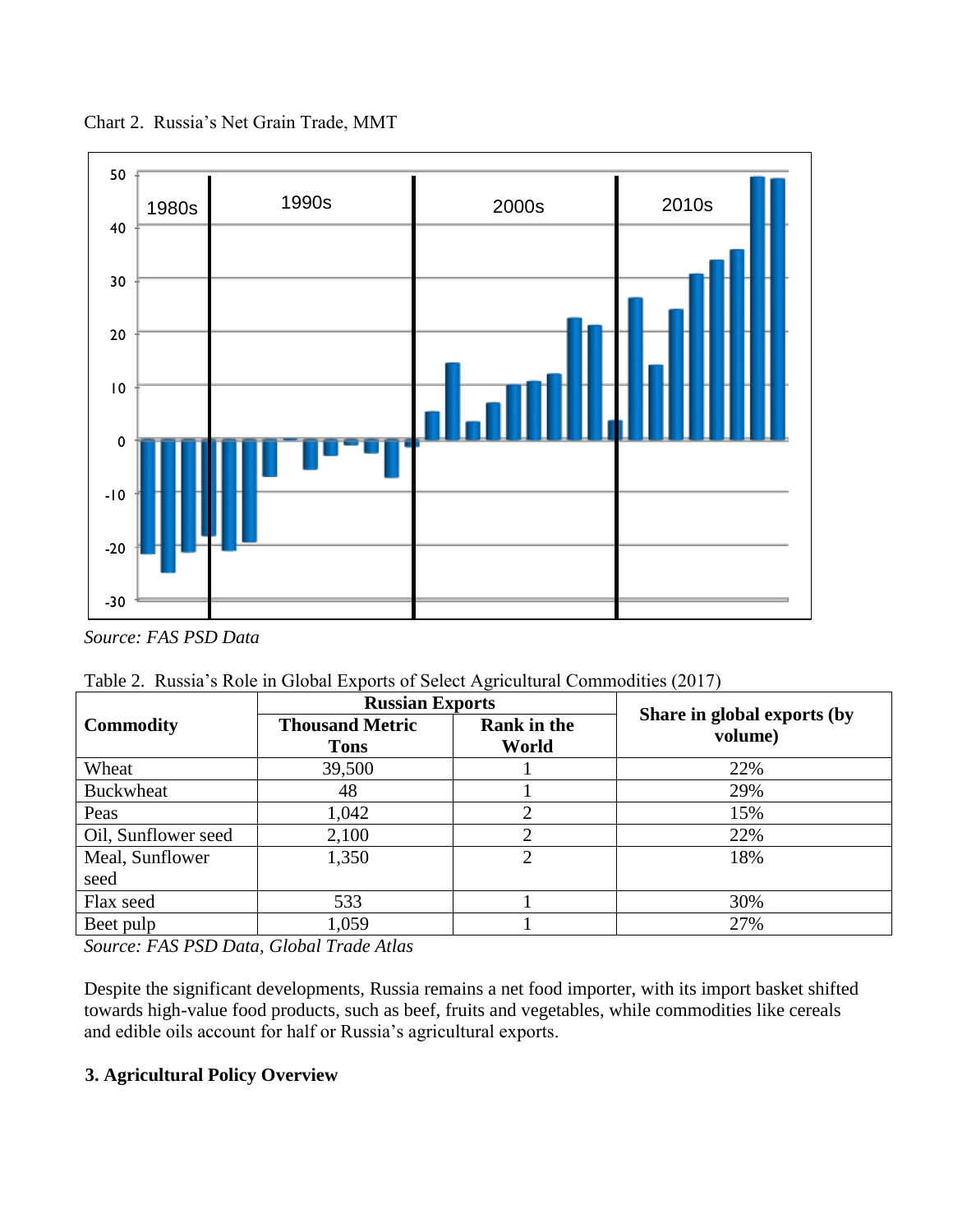In May, Russian President Putin changed two key government officials in charge of agriculture, replacing Minister of Agriculture Aleksandr Tkachev and Deputy Prime Minister Arkady Dvorkovich with Dmitry Patrushev and Aleksey Gordeyev, respectively. Aleksey Gordeyev was Russia's Minister of Agriculture in 1999-2009 and Governor of Voronezh region, one of Russia's key agricultural regions, in 2009-2017, while Dmitry Patrushev was Chairman of the Management Board of the Russian Agricultural Bank in 2010-2018.

The key documents that form the basis of Russia's current agricultural policy are the Food Security Doctrine and the State Program on Development of Agriculture and Regulation of Agricultural Commodity Markets 2013-2020 (hereinafter the State Program).

The Food Security Doctrine of the Russian Federation, adopted in 2010, established minimum targets for domestic production of eight major groups of staple agricultural products, including grain, sugar, vegetable oil, meat, fish, and dairy products, potatoes and edible salt. Since 2014, Russia's "import substitution" strategy, numerous SPS bans and counter sanctions have supported Russia's food security initiatives. As a result, by 2018, Russia had met or exceeded six of the eight production targets set in the Doctrine of 2010. The two targets that have not yet been met are those for milk and dairy products – the indicator reached 82.4 percent in 2017, below the 90 percent target, and salt – 63.6 percent in 2017, while the target is 85 percent.

Chart 3. Russian Long-Term (2020) Food Security Targets and Share of Domestic Production in Domestic Supply in 2017



*Source: Russian Ministry of Agriculture*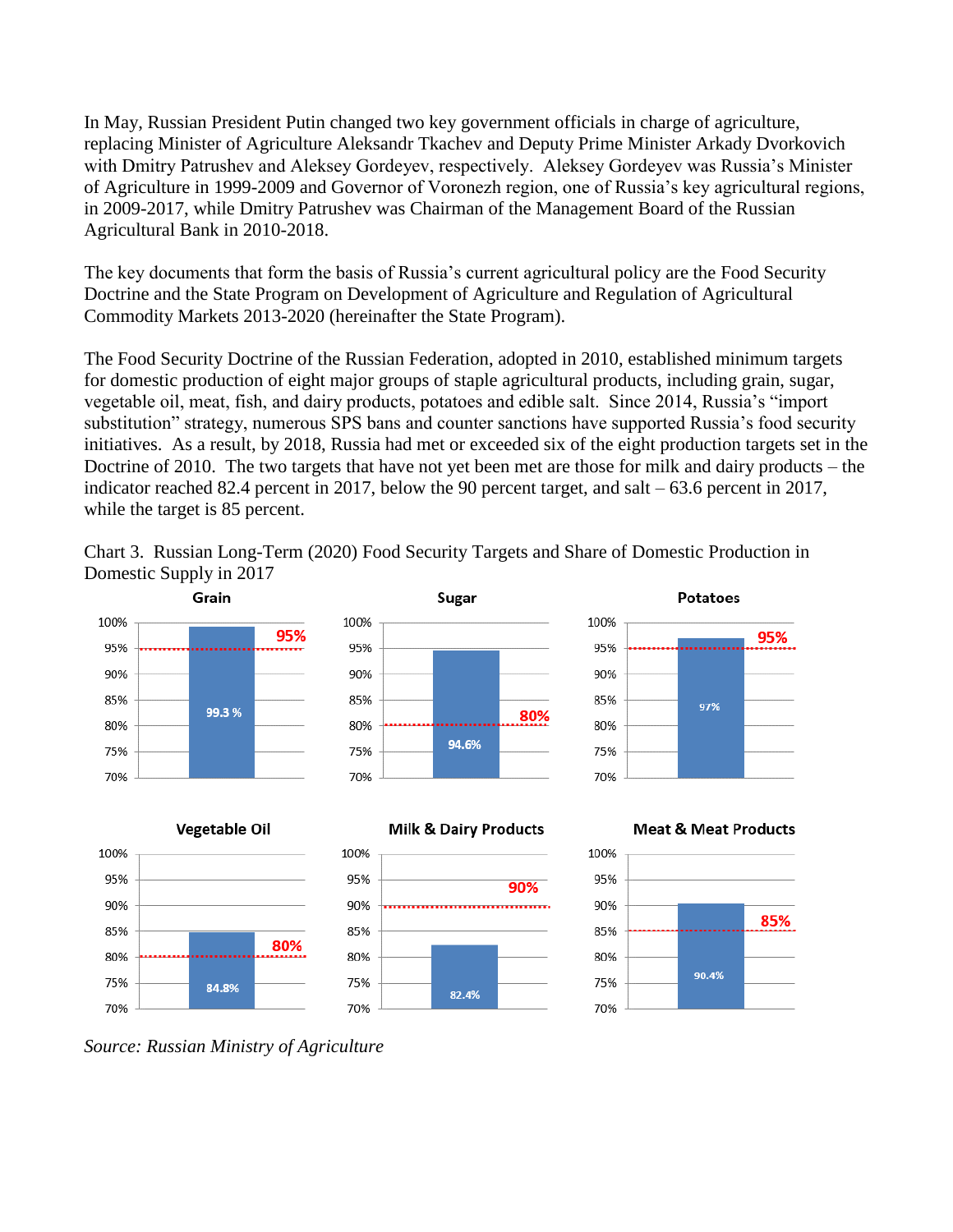The Russian Ministry of Agriculture had been drafting amendments to the Doctrine since 2015, and the latest draft published in early 2018 proposes to increase production targets for sugar and vegetable oil from 80 percent to 90 percent, and for fish products – from 80 percent to 85 percent. The draft also adds two new production targets, for vegetables and melons and gourds at 90 percent, and for fruit and berries at 70 percent. Additionally, the draft calls for "enhancement of domestic support measures for agriculture in the parameters of sectoral commitments adopted within the framework of the World Trade Organization (WTO)."

| <b>Product / Target</b>       | <b>Doctrine</b> | <b>Actual Level 2017</b> | <b>Draft Amendments 2018</b> |  |  |  |  |
|-------------------------------|-----------------|--------------------------|------------------------------|--|--|--|--|
|                               | 2010            |                          |                              |  |  |  |  |
| Grain                         | 95%             | 99.3%                    | 95%                          |  |  |  |  |
| Sugar                         | 80%             | 94.6%                    | 90%                          |  |  |  |  |
| Vegetable oil                 | 80%             | 84.8%                    | 90%                          |  |  |  |  |
| Meat and meat products*       | 85%             | 90.4%                    | 85%                          |  |  |  |  |
| Milk and dairy products       | 90%             | 82.4%                    | 90%                          |  |  |  |  |
| Fish products                 | 80%             | 80%                      | 85%                          |  |  |  |  |
| Potatoes                      | 95%             | 97%                      | 95%                          |  |  |  |  |
| Edible salt                   | 85%             | 63.6%                    | 85%                          |  |  |  |  |
| Vegetables, melons and gourds | N/A             | 96.2%                    | 90%                          |  |  |  |  |
| Fruit and berries             | N/A             | 36%                      | 70%                          |  |  |  |  |

Table 3. Food Security Doctrine Targets

\* Includes poultry and poultry products *Source: Russian Ministry of Agriculture*

The Food Security Doctrine's minimum production targets were used as the production goals in the State Program 2013-2020, adopted in 2012. The State Program defines the set of government measures aimed at the support of the development of agriculture, agricultural and food markets, and rural areas. Since its inception, the State Program, which also outlines the federal budget for each support measure for each year, underwent multiple revisions, including two major ones in 2017.

In particular, after the March 2017 amendments, the total cost of the State Program increased to 1.55 trillion Rubles, 2.6 percent higher than the original plan adopted in 2012. In that version of the State Program, the funding for 2015, 2016, and 2017 increased for 4 percent, 27 percent and 11 percent, respectively, over the original 2012 version, while the projected financing for 2018, 2019, and 2020 decreased by 3 percent, 8 percent, and 11 percent, respectively. The March 2017 amendments also changed the structure of the State Program, merging sub-programs together in order to give regions more flexibility in using federal funds, and emphasized import substitution in food supply and enhancement of Russian agricultural exports. For details please see GAIN report *[RS1736 Agricultural](https://gain.fas.usda.gov/Recent%20GAIN%20Publications/Agricultural%20State%20Program%202013-2020%20Amended%20in%202017_Moscow_Russian%20Federation_6-8-2017.pdf)  [State Program 2013-2020 Amended in 2017](https://gain.fas.usda.gov/Recent%20GAIN%20Publications/Agricultural%20State%20Program%202013-2020%20Amended%20in%202017_Moscow_Russian%20Federation_6-8-2017.pdf)*.

At the time of its accession to the WTO in 2012, Russia committed to a gradual decrease of the maximum "amber box" support for agriculture from \$9 billion in 2013 to \$4.4 billion in 2018. And while so far in all years of the State Program implementation since 2013 (except 2016), actual federal spending on agriculture, which includes support measures in both "amber" and "green" boxes as defined by the WTO, was higher than originally planned (see Chart 4 below), it was still well within Russia's WTO commitments. Going forward, with the ruble now at the level of about 63 RUB per dollar, the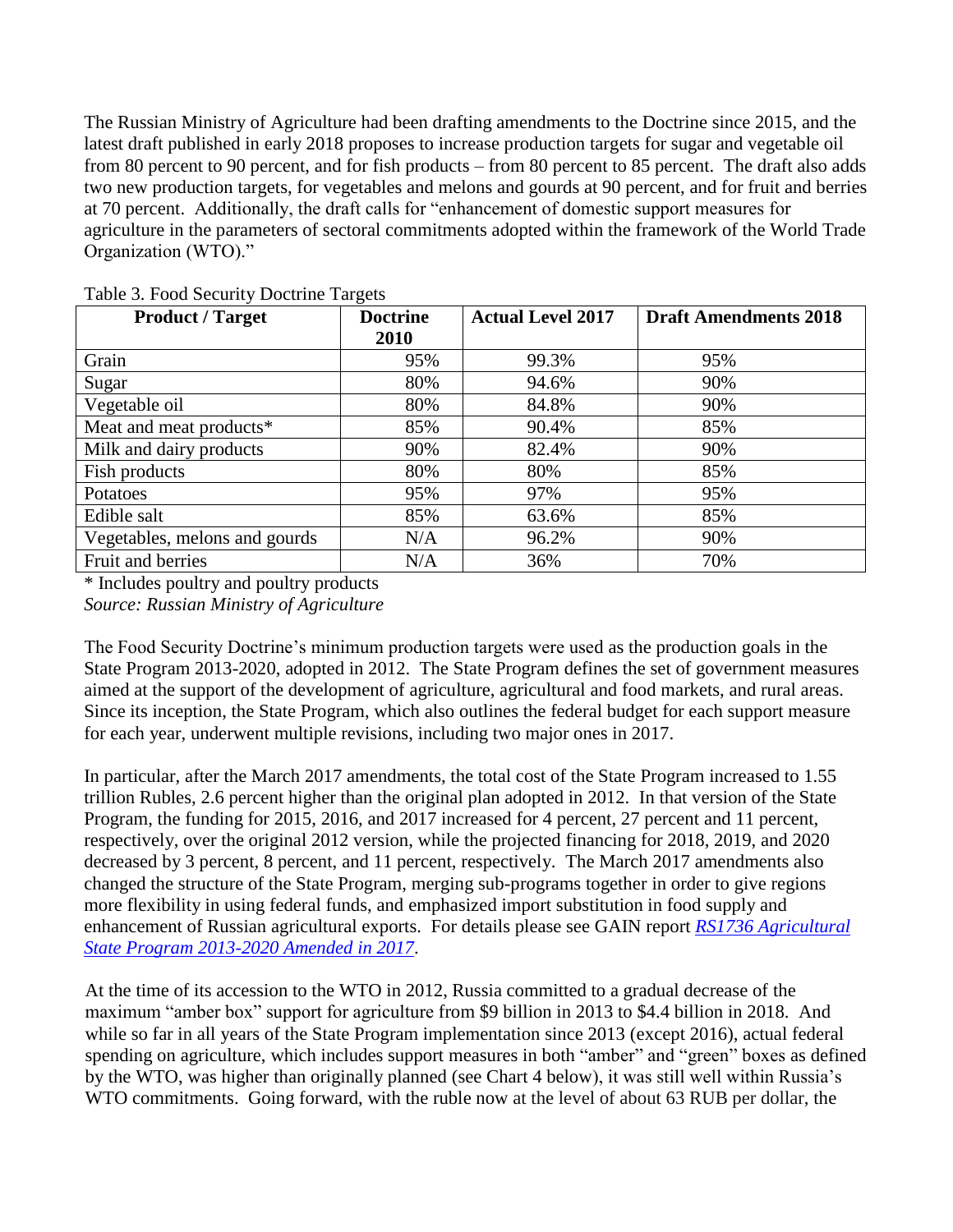planned financing for agriculture in 2018-2020 at 242 billion rubles would still be at least 13 percent below the \$4.4 billion level.



Chart 4. Federal Funds for the State Program 2013-2020

*Source: FAS/Moscow based on Russian Ministry of Agriculture's data.*

The State Program was further amended in December 2017, with the new edition coming into force as of January 1, 2018. The funding for 2018, 2019, and 2020 increased considerably, by 19 percent, 15 percent, and 11 percent, respectively, while the total cost increased to 1.696 trillion Rubles, 12.4 percent up over the original 2012 plan. Simultaneously, another restructuring of the State Program took place as it was transferred to the mechanism of project management as of January 1, 2018, as part of the wider budget reform introducing project management in the five key areas including agriculture to increase efficiency of the government measures. Additionally, as part of this process, the 2017 [Federal Scientific](https://gain.fas.usda.gov/Recent%20GAIN%20Publications/New%20Program%20to%20Develop%20Domestic%20Seeds%20and%20Genetics_Moscow_Russian%20Federation_10-23-2017.pdf)  [and Technical Program for Agricultural Development in 2017-2025](https://gain.fas.usda.gov/Recent%20GAIN%20Publications/New%20Program%20to%20Develop%20Domestic%20Seeds%20and%20Genetics_Moscow_Russian%20Federation_10-23-2017.pdf) was integrated into the State Program to finally get its share of financing from the federal budget.

As a result, the State Program identifies such priority areas for support as accelerated import substitution in food supply, stimulation of investment, technical modernization of agriculture, agricultural exports, development of melioration of agricultural land, sustainable development of rural territories, scientific and technical support of agricultural development, and development of raw material basis for the light industry.

The following support measures are currently available to agricultural producers within the framework of the State Program: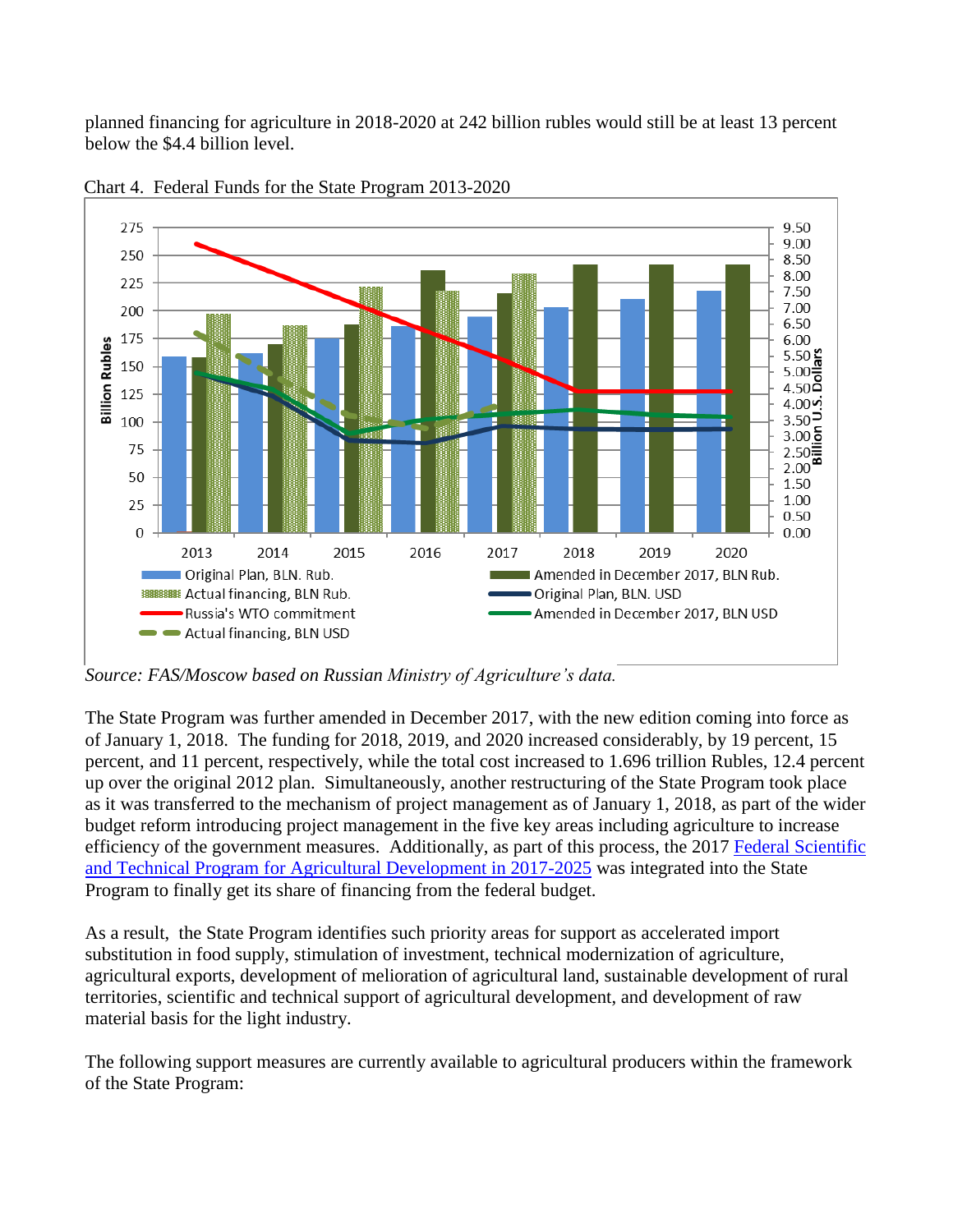1) Subsidized rates for transportation of grain by rail (introduced at the end of 2017 as a temporary measure, and extended in 2018 through July 1, 2019; the measure raised WTO questions as to whether it amounts to an export subsidy, which is forbidden under WTO rules), 2) Subsidized short term and investment loans at the rate of not more than 5 percent, 3) "Unified" regional subsidy depending on regional agricultural priorities, 4) Partial compensation of interest rates for investment loans, received up to December 31, 2016, in animal and crop production (legacy subsidy that was replaced by subsidized loans as of January 1, 2017); 5) Partial compensation of capital expenditure for new and modernized agricultural facilities, 6) Partial compensation of costs of transporting various exported food and agricultural products by land (introduced in September 2017, the measure also raised questions as to whether it

amounts to an export subsidy, which is forbidden under WTO rules), 7) Decoupled support for crop producers (per hectare of arable land);

8) Subsidies for dairy farmers per one liter of sold milk linked to increased milk yields;

9) Subsidies to producers of agricultural equipment and machinery.

The original State Program of 2012 emphasized key performance indicators and production targets by major groups of products based on the respective self-sufficiency goals set in Russia's Food Security Doctrine described above. The Ministry of Agriculture provided annual updates on whether they were met each year in its progress reports that are subject to the Government approval by law. A summary of the key planned and actual performance indicators as well as planned and actual production of the major groups of products based on such progress reports for the 2013-2017 can be found in [Annex 1](#page-20-0) to this report.

Overall, in 2017, Russia met or even exceeded all of the key performance indicators and production targets for the major groups of products set in the State Program for 2017. Moreover, the 2017 production of the major groups of products also exceeded the production targets set for 2020 for all key products except milk.

Additionally, in 2017 Russia's agricultural exports also exceeded the 2017 target set in the priority project "Exports of Agricultural Products," which is part of the State Program.

| Indicator/<br>vear      | <b>State</b><br>Program<br>2017 | <b>Actual</b><br>2017 | <b>State Program</b><br>2018 | <b>State Program</b><br>2019 | <b>State Program</b><br>2020 |
|-------------------------|---------------------------------|-----------------------|------------------------------|------------------------------|------------------------------|
| Agricultural<br>exports | 17.9                            | 20.7                  | 19.0                         | 20.2                         | 21.4                         |

Table 4. Agricultural Exports in 2017 and Goals for 2018-2020, \$ Billion.

*Source: Russian Ministry of Agriculture*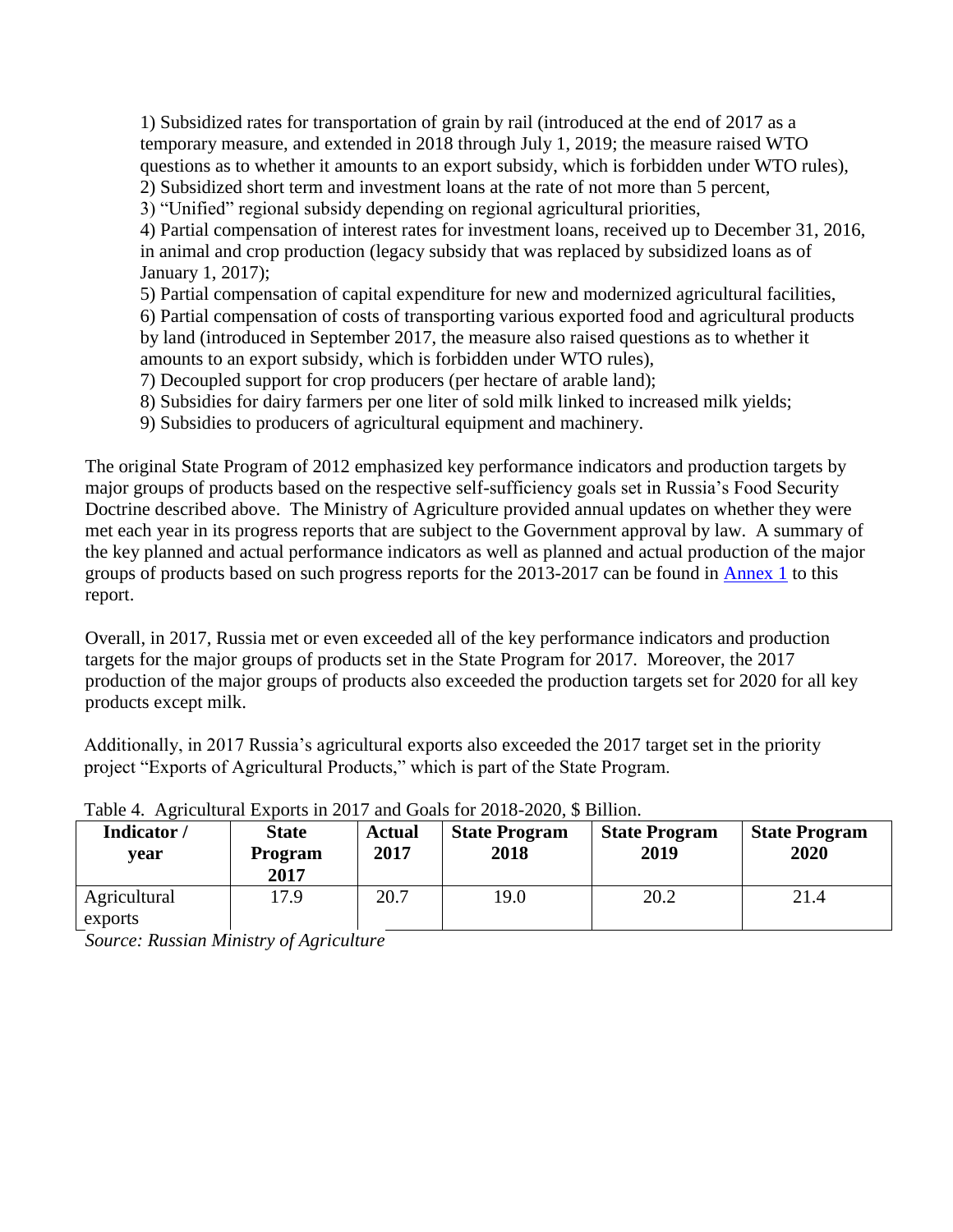

Chart 5. Annual Crop Production 2013-2017 and Goals for 2018-2020, MMT

*Source: FAS/Moscow based on Russian Ministry of Agriculture's data.*



Chart 6. Annual Meat and Milk Production 2013-2017 and Goals for 2018-2020, MMT

*Source: FAS/Moscow based on Russian Ministry of Agriculture's data.*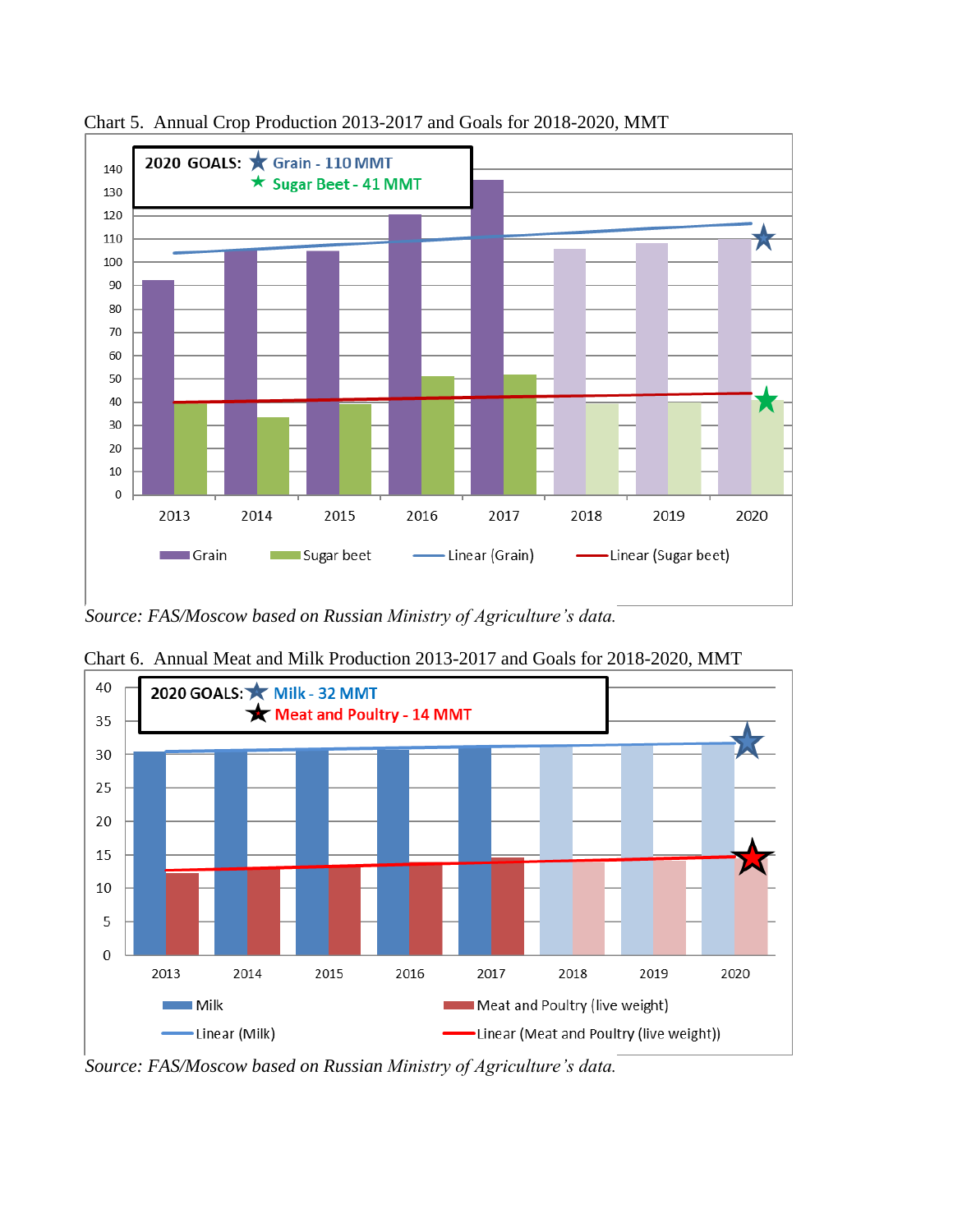Following the major revision in December 2017, the current version of the State Program focuses on the following five targets:

- Production of agricultural products (in comparable prices) in 2020 should increase by 8.6 10.8 percent over the level of 2015;
- Value added created in agriculture should reach 3,890-4,050 billion rubles in 2020;
- In 2020, agricultural exports should increase by  $32 33.3$  percent over the level of 2015;
- Physical volume of fixed capital investments in agriculture should increase by 11.3 13.1 percent in 2020 over the level of 2015;
- The volume of household resources available in rural areas in 2020 should reach at least 17.9- 18.3 thousand rubles.

Because of the changed performance indicators and/or basis for comparison, it is unclear how the new targets compare to the original performance goals for 2018-2020, set in 2012. However, while not emphasized up front, production targets for major groups of products are still available in various attachments to the current version of the State Program. Please see Table 5 below for their comparison with the original goals set in 2012 and actual production in 2017:

| Product / year                 | <b>State Program</b><br>2012 | <b>State Program</b><br>December 2017 | <b>Actual</b><br>2017 |
|--------------------------------|------------------------------|---------------------------------------|-----------------------|
| Grain                          | 115                          | 1101                                  | 135                   |
| Sugar beet                     | 41                           | 41                                    | 52                    |
| Sugar                          | 5.4                          | 6.2 <sup>†</sup>                      | 6.7                   |
| Sunflower oil                  | 3.3                          | 4.3 <sup>†</sup>                      | 4.7                   |
| Meat and Poultry (live weight) | 14.1                         | 14.41                                 | 14.6                  |
| Milk                           | 38.2                         | 31.9                                  | 31.2                  |
| Cheese and cheese products     | 0.55                         | 0.631                                 | 0.64                  |

Table 5. Production Targets for Major Groups of Products for 2020, MMT

*Source: FAS/Moscow based on Russian Ministry of Agriculture's data.*

Given the actual levels of production and exports of certain agricultural products, the current State Program looks outdated, and most recently, newly appointed Deputy Prime Minister Aleksey Gordeyev acknowledged the need for further revisions. In particular, according to Gordeyev, changes are needed to account for regional specifics, overproduction of some food products, as well as the new ambitious goal set by President Putin for agricultural exports, which should more than double in six years in order to increase to \$45 billion annually by 2024.

Russia banned cultivation and breeding of genetically engineered (GE) plants and animals in the Russian Federation by law in 2016. With respect to registration of GE products, the requirements for feed registration are often more rigorous in Russia than food registration. Currently there are no methodological guidelines for registration of stacked events, making it impossible for those events to be registered. The Russian Veterinary and Phytosanitary Surveillance Service (VPSS or Rosselkhoznadzor) has the sole authority for approval of biotechnology events for feed use. The Federal Service for the Supervision of Consumer Rights Protection and Human Welfare (Rospotrebnadzor) exercises similar authority for food use.

Due to its abundant petroleum and natural gas reserves, Russia produces small amounts of biofuels. The development of the biofuels sector has never been a priority for the government in the past, and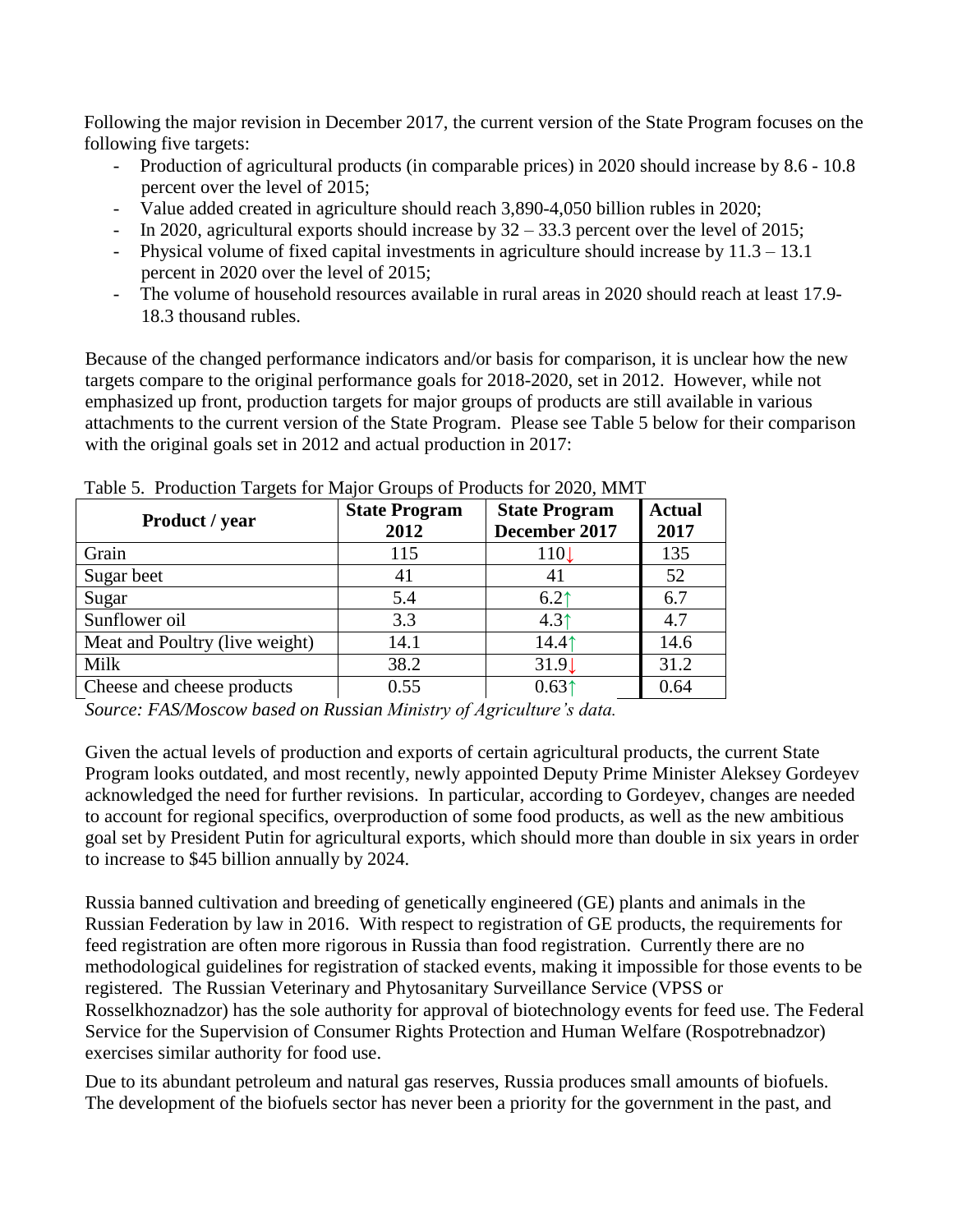currently, with the strong focus on development of import substitution and export support programs, biofuels is even less of a priority. No major breakthrough is expected at least in the short-term. Strong demand from Europe and more interest from the Asian markets for biofuel, particularly wood pellets, will continue to be the major incentive for Russia to increase production of wood pellets.

### **4. Agricultural Trade Environment**

Since 2010, Russia has been part of the Eurasian economic integration project with Belarus and Kazakhstan, which continued with the launch of the [Eurasian Economic Union](http://gain.fas.usda.gov/Recent%20GAIN%20Publications/Eurasian%20Economic%20Union%20One%20Year%20On_Moscow_Russian%20Federation_3-11-2016.pdf) (EAEU) on January 1, 2015. The EAEU currently includes Armenia, Belarus, Kazakhstan, Kyrgyzstan, and Russia. When Russia joined the EAEU, it nominally transferred authority over many aspects of its foreign trade regime relevant for agriculture to the EAEU, including import tariff rates, trade in transit rules, nontariff import measures (e.g., tariff-rate quotas, import licensing, and trade remedy procedures), customs policies (e.g., customs valuation, and country of origin determinations), and the development of technical regulations and SPS measures. As a result, many of Russia's WTO commitments are implemented through EAEU measures.

The primary challenge for U.S. agricultural exports to Russia is Russia's August 2014 ban on most agricultural imports from the United States in retaliation for economic sanctions imposed on Russia following the annexation of Crimea in March 2014. The list includes live swine, beef, pork, poultry meat, and certain by-products, some fish and seafood products; fruits and raw nuts; vegetables; some sausages; and some prepared foods. The ban, currently in effect through December 31, 2018, has been extended annually, and on July 12, 2018, President Putin signed a decree extending the Russian countersanctions until December 31, 2019. As a result of these counter sanctions, together with additional SPS bans outlined below and Russia's economic crisis including a 40 percent devaluation of the ruble in 2014, total U.S. exports of agricultural and related products went down from \$1.3 billion in 2013 to \$201 million in 2017 – the lowest level since at least 1991.



Chart 7. U.S. Agricultural and Related Products Exports to Russia, \$ Billion

*Source: FAS Global Agricultural Trade System (GATS)*

Russia became a member of the WTO in August 2012, but its bid to join the Organization for Economic Co-operation and Development has been postponed due to its actions in Ukraine. Russia's simple average final WTO bound tariff rate is 7.6 percent (for agriculture it is 11.0 percent and for non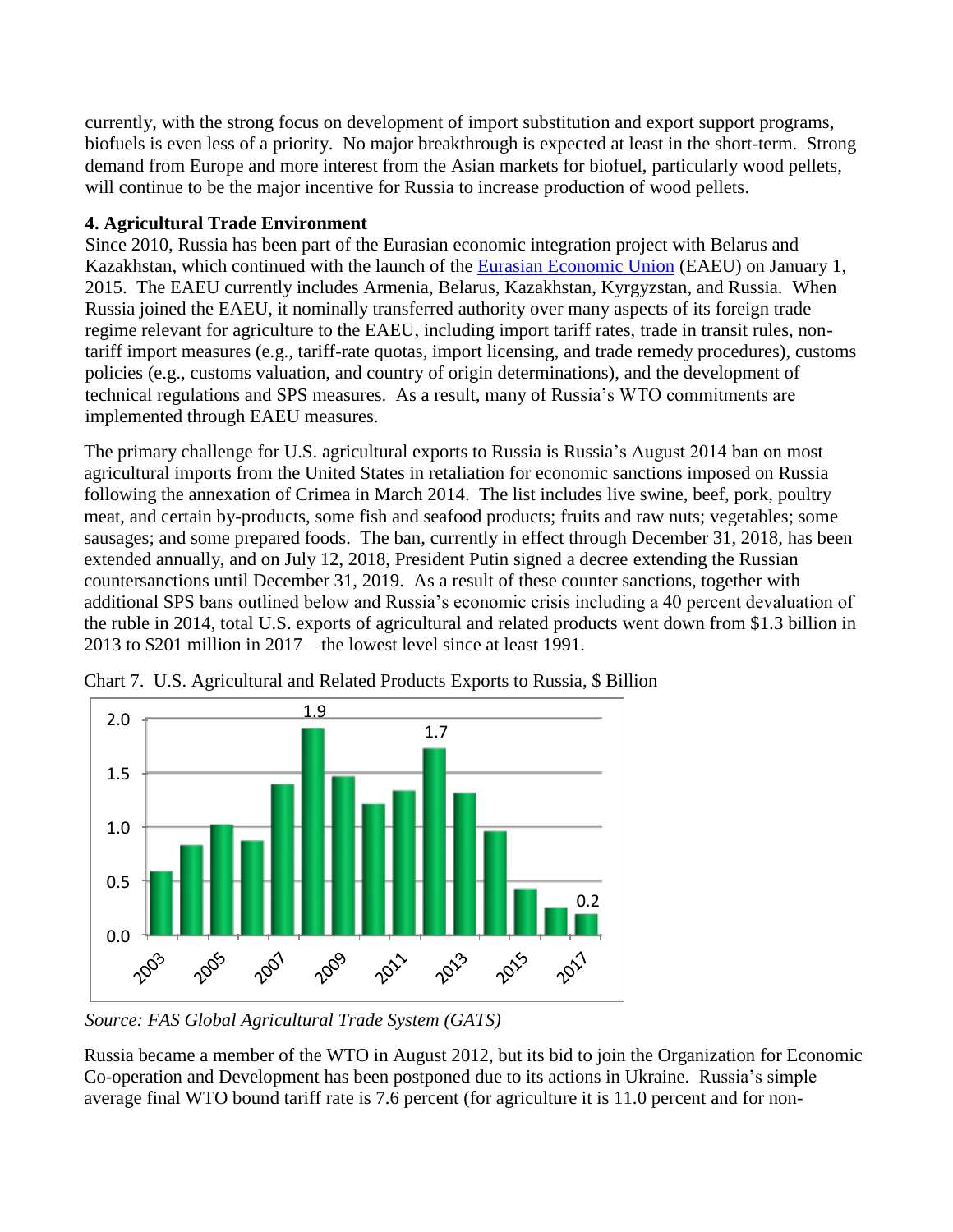agricultural products it is 7.1 percent). Non-tariff barriers further interfere with trade in many sectors, including agriculture.

Russia's WTO commitments to decrease certain meat and livestock import tariffs and quotas led to increased imports of these products in the last quarter of 2012 and in the beginning of 2013. However, sanctions and the Russian counter sanctions of August 2014, as well as Russia's SPS measures distorted trade and mitigated the effect of the WTO commitments.



Chart 8. Russia's Imports of Agricultural and Related Products down since 2013

*Source: Global Trade Atlas*

In 2017, Russia's imports of agriculture, fishery and forestry products totaled \$30.3 billion, up by 15 percent over 2016, following economic recovery in 2017 after two years of recession. Russia remains one of the world's largest importers of dairy, meat, meat products, and fruit.

| <b>Product / Value</b>          | <b>Billion U.S. Dollars</b> | Share $(\% )$ | Change from $2016$ $(\frac{6}{6})$ |
|---------------------------------|-----------------------------|---------------|------------------------------------|
| Total                           | 30.28                       | 100           | 15.3                               |
| by main product groups          |                             |               |                                    |
| Meat and edible meat offal      | 2.68                        | 8.9           | 16.9                               |
| Fish and seafood and products   | 1.63                        | 5.4           | 16.4                               |
| Dairy products                  | 2.44                        | 8.1           | 23.2                               |
| Edible vegetables               | 1.80                        | 5.9           | 28.3                               |
| Edible fruits and nuts          | 4.69                        | 15.5          | 21.6                               |
| Oilseeds                        | 1.81                        | 6.0           | 8.5                                |
| Miscellaneous prepared products | 1.35                        | 4.5           | 16.6                               |
| Beverages and spirits           | 2.34                        | 7.7           | 37.7                               |

Table 6. Russia: Imports of Agricultural, Fishery and Forestry Products in 2017

*Source: Global Trade Atlas*

In 2017, U.S. agricultural exports fell by 23.5 percent over 2016, as soybeans trade stopped completely due to Russia's SPS ban imposed in mid-February 2016. Sales of such "unrestricted" products as planting seeds, wine and beer, live animals, and non-alcoholic beverages rebound strongly with the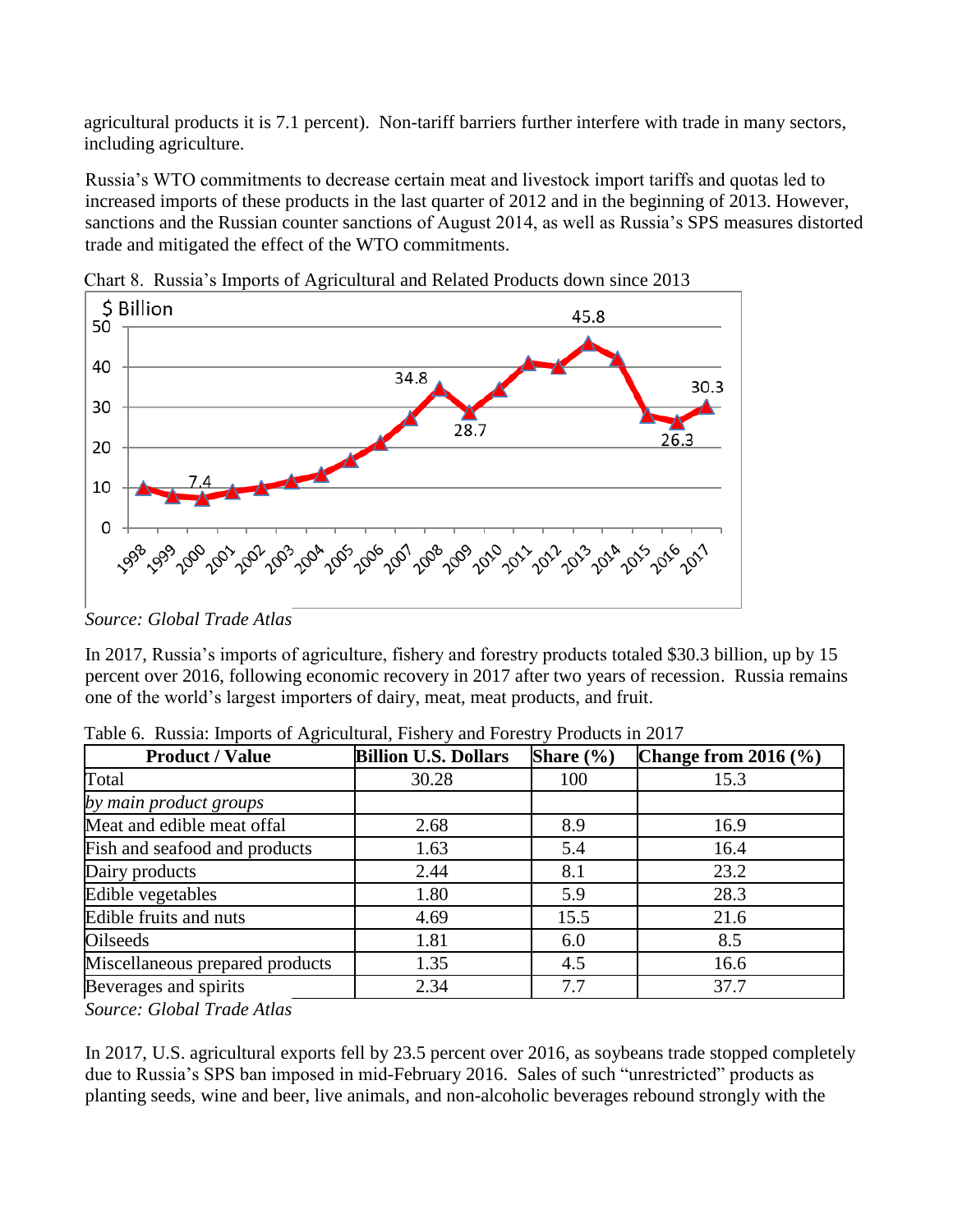revival of the Russian economy in 2017, albeit from a very low base of 2016. Exports of chocolate and cocoa products have been steadily growing since 2009, and the category became the top third U.S. agricultural export to Russia in 2017.

| <b>Product / Value</b>          | <b>Million U.S. Dollars</b> | Share $(\% )$ | Change from $2016$ $(\%)$ |
|---------------------------------|-----------------------------|---------------|---------------------------|
| Total                           | 196.2                       | 100           | $-23.5$                   |
| by main product groups          |                             |               |                           |
| Prepared food                   | 34.0                        | 17.3          | $-21.4$                   |
| Tobacco                         | 21.9                        | 11.2          | $-37.9$                   |
| Chocolate and cocoa products    | 17.4                        | 8.9           | 13.5                      |
| Planting seeds                  | 10.3                        | 5.2           | 354.4                     |
| Tree nuts                       | 8.3                         | 4.2           | 4.2                       |
| Wine and Beer                   | 5.3                         | 2.7           | 175.9                     |
| Live animals                    | 5.2                         | 2.7           | 405.3                     |
| Non-alcoholic bev. (ex. juices) | 5.1                         | 2.6           | 102.2                     |
| Sugar, Sweeteners, Bev. Bases   | 5.0                         | 2.5           | $-14$                     |
| Soybeans                        |                             | 0             | $-100$                    |

Table 7. U.S. Exports of Agricultural, Fishery and Forestry Products to Russia in 2017

*Source: FAS's BICO report*

Despite Russia's WTO accession commitment not to maintain any export subsidies, in 2017 Russia introduced two support measures that some could interpret as export subsidies: 1) subsidized tariff for transportation of grain by rail, and 2) partial compensation of costs of transporting various exported food and agricultural products by land. The measures have been addressed at the WTO Committee on Agriculture. Russia also maintains duties on exports of the following products:

- Two HS code items of tuna (contrary to Russia's WTO commitment to eliminate all export duties on fish within four years of accession, which was 2016);
- Wheat (although the duty rate was temporarily reduced to zero in 2016 to encourage exports; most recently the zero duty rate was extended through July 1, 2019);
- Sunflower seeds, rapeseed, and certain kinds of raw hides and skins (Russia's current export tariff on a number of raw hides and skins items is higher than allowed under Russia's WTO commitments).

Additionally, Russia banned the export of some raw hides intermittently since 2014 in order to protect its leather processing industry. Russia applies tariff rate quotas (TRQs) poultry meat, beef, pork, and whey products; importers of these products receive quota allocations from the Ministry of Economic Development in quantities relative to their import market share over the three previous years.

Following the introduction of new U.S. sanctions on Russia in early 2018, Russia responded with adoption of a law "On Measures (Countermeasures) in Response to Unfriendly Actions of the U.S. or other Foreign States"(law on counter-sanctions) that provides the President and the government with broad powers to introduce specific countersanctions at their discretion that would specifically target the United States. A revised version of the bill removed any reference to specific measures/products, leaving it to the President and the government to decide which products to target. If enacted, agricultural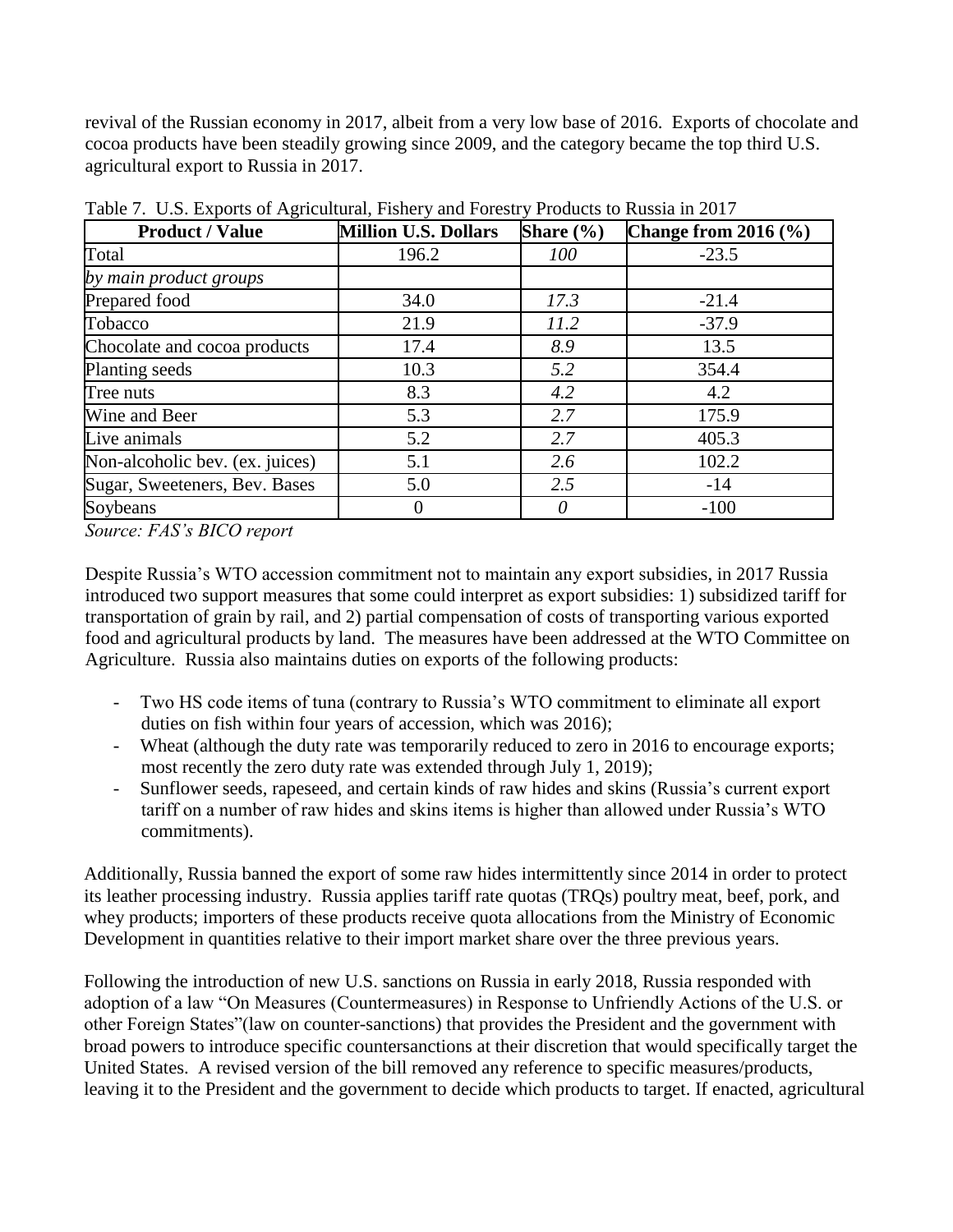products could potentially be among them. Additionally, in reaction to the U.S. import tariffs on steel and aluminum products, Russia notified the WTO of its intention to retaliate to the tune of \$537.6 million, with agricultural products likely to be included in the retaliation package.

#### **5. SPS Issues and Regulatory Systems**

Russia and the EAEU have established the legal framework necessary for Russia to comply fully with the WTO Agreement on the Application of SPS measures (WTO SPS Agreement). As part of its WTO accession, Russia also agreed to harmonize its SPS measures with international standards and committed to increased transparency, including the right for other members to provide comments on SPS measures before their adoption. However, in practice, Russia has not yet taken all of the steps expected towards improving the environment for trade and Russia's use SPS measures as technical barriers to trade (TBT) is one of the key ongoing challenges for U.S. agricultural exports. Due to the combined effect of the Russian counter sanctions of August 2014 and Russia's SPS bans, several US agricultural exports currently face multiple layers of bans.

Despite the ongoing integration in the Eurasian Economic Union, the two main institutions responsible for Russian SPS policies will remain Rosselkhoznadzor and Rospotrebnadzor. Rosselkhoznadzor has the responsibility for phytosanitary and veterinary measures (including aquaculture and fisheries) as well as sanitary inspection and monitoring at the border. As the agency responsible for public health, Rospotrebnadzor establishes sanitary policy and enforces it domestically. As a result, Russian agencies' control over imported foodstuffs remains complicated and bureaucratic.

Russia, together with the other EAEU member states, mandates zero tolerance for key microbiological indicators in raw meat, namely the presence of *Salmonella* and *E. coli* that does not comply with sound science. In addition, following Russia, EAEU adopted extremely restrictive MRLs for antibiotics of the Tetracycline group that were based on a justification provided by Russian scientific entities that appears to disregard application of the standard international methods of risk assessment.

Russia maintains very limiting requirements relating to the residuals of β-adrenergic agonists including Ractopamine in meat products. Russia's zero tolerance for Ractopamine contravenes the internationally accepted Codex standard MRL of 10 parts per billion. In February 2013, Russia instituted a ban on the importation of U.S. beef, pork, turkey, and associated products until the United States provides guarantees that these products are Ractopamine-free. After such guarantees were provided in February-June 2014, Russia lifted restrictions for two turkey establishments, ten pork establishments, including eight cold stores, one beef cold store and three veal establishments. However, an additional pork establishment and many other cold stores, as well as casings, remain restricted. Additionally, U.S. meat and poultry are banned under Russian counter sanctions.

Since May 2014, Russia has banned imports of U.S. live pigs and some swine-derived blood products due to Porcine Epidemic Diarrhea. The U.S. requested that the Russian authorities remove the ban and proposed to include additional certification on the freedom of farm from PEDV outbreak and to provide additional testing.

In December 2014, Russia imposed temporary restrictions on imports of U.S. poultry, poultry byproducts, and prepared products from poultry, citing detections of harmful and banned substances in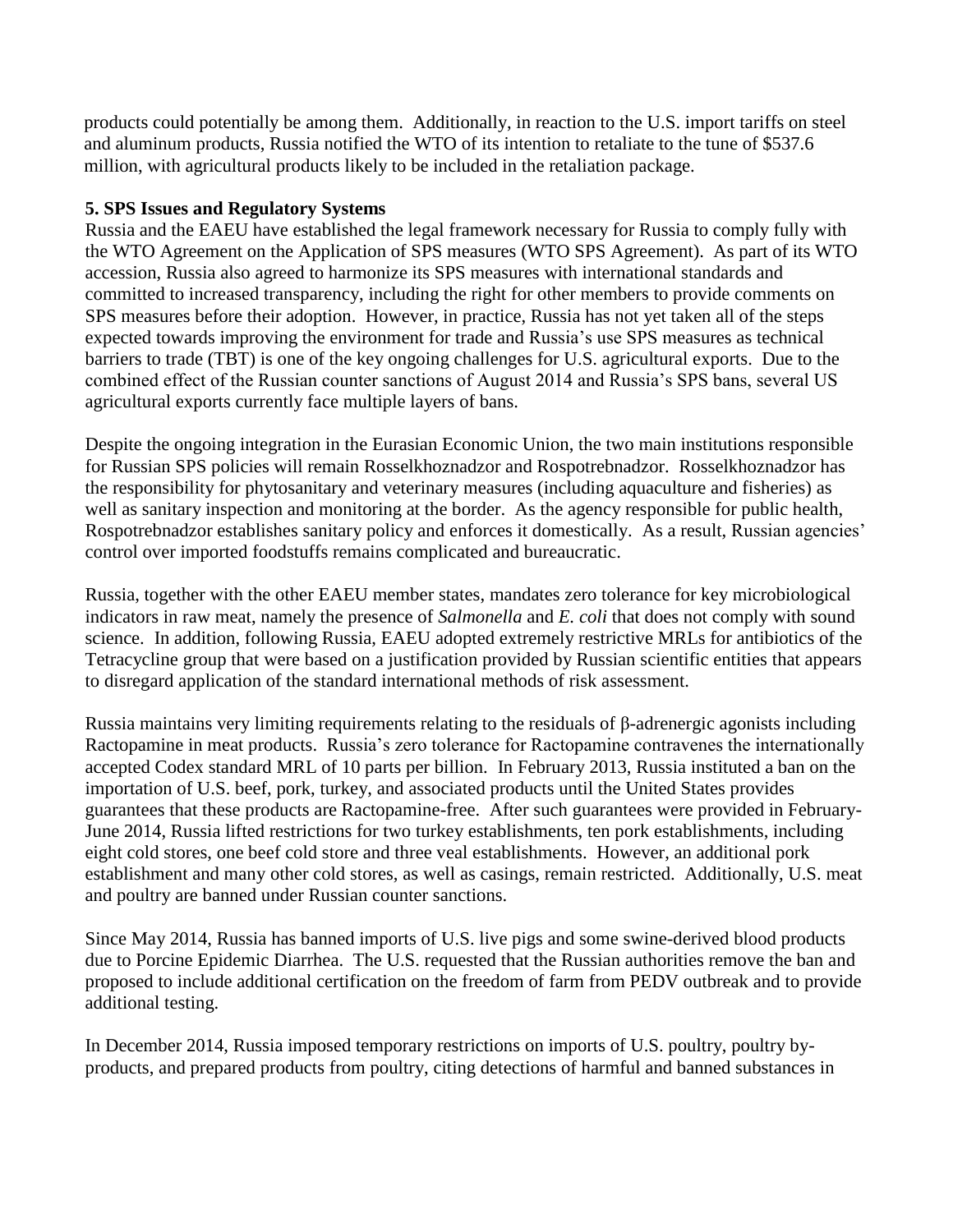poultry products imported from the United States. Poultry meat is also banned under Russia's counter sanctions.

In February 2018, Russia lifted the whole country ban on the import of U.S. poultry and the transit of live poultry, some poultry products, and hatching eggs, with the exception of SPF-eggs, on the grounds of Highly Pathogenic Avian Influenza outbreaks. That ban had been in place since 2014. Note: poultry meat and products are still banned due to Russia's counter sanctions.

In May 2015, Russia imposed a ban on U.S. peanuts after a shipment of U.S. peanuts tested over the maximum residue level (MRL) for cadmium by a scant .03 ppm. Russia does not accept the U.S. regulatory authority's assurances but rather insists on a large dossier as a precondition for lifting the ban.

In February 2016, Russia imposed temporary restrictions on the import of corn and soybeans originating from the U.S. after reportedly finding quarantine pests in the products. This suspension of U.S. corn and soy imports seems inconsistent with sound science particularly as the revealed pests can also be found in the territory of the Russian Federation.

In general, Russia does not accept generic veterinary certificates issued by the competent U.S. authorities, which certify products are in compliance with U.S. standards. Rather, Russia requires veterinary certificates to provide several specific attestations in addition to a catch-all "meets Eurasian Economic Union requirements" (previously "meets Russian/Customs Union requirements"). The EAEU requirements present challenges to exporters, as they cover a wide range of goods of animal and plant origin, are extremely prescriptive, and, in certain instances, are based neither on risk assessments nor on international standards making it impossible for the U.S. regulators to certify to them.

The final and transitional provisions of the EAEU "Uniform Requirements for Products under Veterinary Control" allowed for the importation of products accompanied by a pre-existing U.S.-Russia bilateral veterinary certificate, initialed before July 1, 2010, and which differed from the "Uniform Requirements," to remain in use until January 1, 2013. However, because the United States requested to renegotiate these certificates with the EAEU Member States, their validity was extended beyond January 1, 2013, pursuant to the EAEU decrees, until negotiations on new certificates are concluded. So far, the United States and the EAEU have finalized only two U.S. - EAEU bilateral veterinary certificates to facilitate trade in 1) day-old chicks, turkey poults, ducklings, goslings, ostrich chicks, and hatching eggs of these species, and 2) heat-treated milk products received from cattle, sheep and goats. However, trade in dairy products remains blocked due to Russia's requirement for a list of approved establishments (see below).

In addition to certificates, lists of approved establishments remain a significant barrier to trade. Under the Customs Union requirements, products subject to veterinary control must come from establishments identified on approved supplier lists. Rosselkhoznadzor often issues conditions to source from approved establishments in the import (veterinary) permit. As a result, non-exempt commodities without a list of approved establishments (e.g., dairy) are routinely blocked from entry. Contrary to Russia's WTO commitment to reduce listing requirements permanently for select processed products of animal origin, including dairy, Russia continues the de facto enforcement of the listing requirement for such products.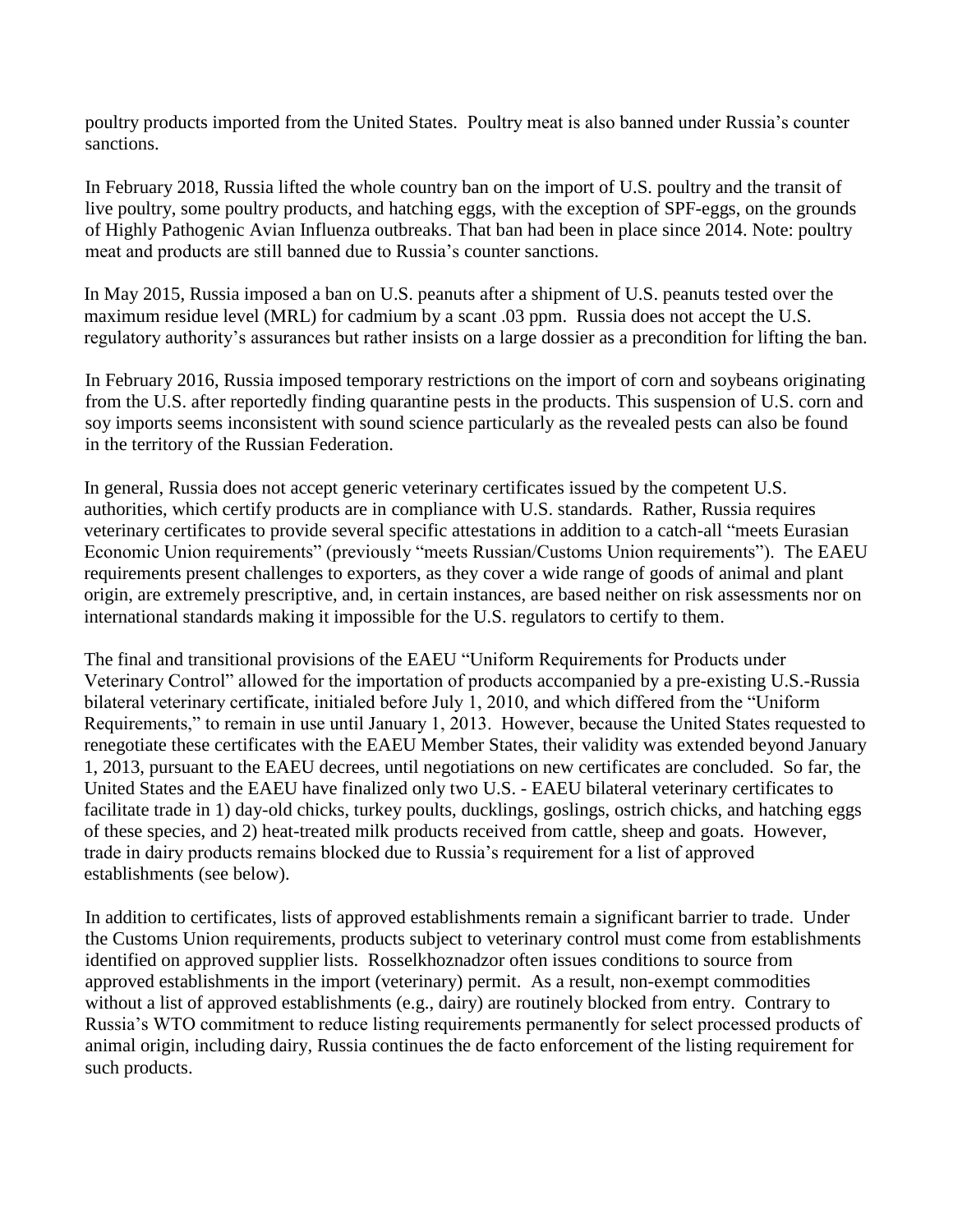# **6. Bilateral and Multilateral Engagement**

Even before the 2014 sanctions and counter-sanctions, the U.S.–Russia bilateral relationship faced challenges, hampering USDA's ability to engage. USDA continues to correspond with the relevant Ministries on key issues and engages through the WTO Committee on Agriculture.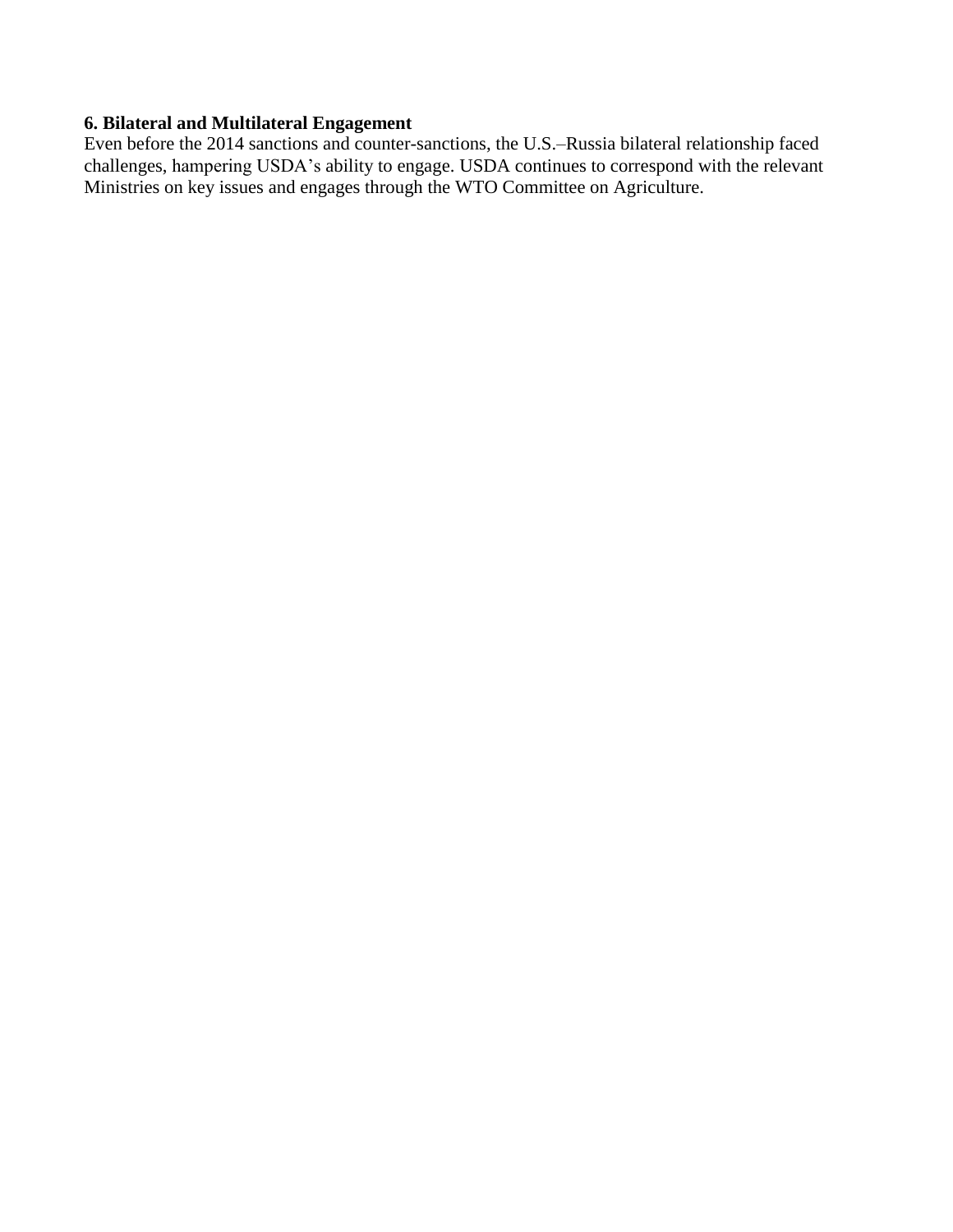# **Implementation of the State Program 2013-2020**

<span id="page-20-0"></span>

|                                                                           | 201<br>3           | 201<br>3              | 201<br>4           | 201<br>4       | 201<br>5           | 201<br>5                 | 201<br>6           | 201<br>6              | 201<br>7           | 201<br>7  | 201<br>8           | 201<br>9           | 202<br>$\bf{0}$    |
|---------------------------------------------------------------------------|--------------------|-----------------------|--------------------|----------------|--------------------|--------------------------|--------------------|-----------------------|--------------------|-----------|--------------------|--------------------|--------------------|
| Indicator / year                                                          | pla<br>$\mathbf n$ | fac<br>t              | pla<br>$\mathbf n$ | fac<br>t       | pla<br>$\mathbf n$ | fac<br>t                 | pla<br>$\mathbf n$ | fac<br>t              | pla<br>$\mathbf n$ | fac<br>t  | pla<br>$\mathbf n$ | pla<br>$\mathbf n$ | pla<br>$\mathbf n$ |
| Agricultural production (comparable prices),<br>$%$ y-o-y                 | 2.2                | 5.8                   | 2.5                | 3.5            | 2.7                | 2.6                      | 3.1                | 4.8                   | 1.7                | 2.4       | 1.7                | 1.8                | 2.1                |
| Crop production (comparable prices), % y-<br>$O-V$                        | 2.8                | 11.<br>$\overline{2}$ | 2.9                | 4.9            | 2.8                | 3.1                      | 2.5                | 7.6                   | 1.5                | 2.1       | 1.5                | 1.6                | 1.5                |
| Livestock production (comparable prices),<br>$%$ y-o-y                    | 1.5                | 0.6                   | $\overline{2}$     | $\overline{2}$ | 2.5                | 2.2                      | 3.8                | 1.5                   | 1.9                | 2.8       | 1.9                | $\overline{2}$     | 2.5                |
| Production of food, beverages and tobacco<br>(comparable prices), % y-o-y | 3                  |                       | 3.1                | 3.3            | 3.5                | 2.2                      | 4.1                | 2.6                   | 2.9                | n/a       | $\mathfrak{Z}$     | 3.1                | 3.2                |
| Production of food (comparable prices), %<br>$V-O-V$                      | n/a                | n/a                   | n/a                | 4.9            | n/a                | 3.1                      | n/a                | 3.1                   | n/a                | 5.6       | n/a                | n/a                | n/a                |
| Production of beverages (comparable<br>prices), $\%$ y-o-y                | n/a                | n/a                   | n/a                | 5.6            | n/a                | $\qquad \qquad -$<br>0.8 | n/a                | 1.3                   | n/a                | $-1$      | n/a                | n/a                | n/a                |
| Physical volume of capital investments in<br>agriculture, % y-o-y         | 4                  | 5.1                   | 4.1                | 4.1            | 4.7                | ٠<br>13.                 | $\overline{4}$     | 12.<br>$\overline{3}$ | 0.6                | 3.1       | 0.6                | 0.6                | 0.6                |
| Profitability of agricultural enterprises (with<br>subsidies), %          | 13                 | 7.3                   | 12                 | 16.            | 13                 | 20.<br>3                 | 13                 | 16.<br>$\overline{4}$ | 14                 | 14.<br>3  | 15                 | 16                 | 17                 |
| Average monthly nominal wages in<br>agriculture, Rub.                     | 141<br>00          | 168<br>53             | 145<br>00          | 192<br>43      | 162<br>00          | 216<br>26                | 185<br>00          | 241<br>06             | 217<br>90          | 262<br>80 | 201<br>00          | 223<br>00          | 255<br>00          |

Table 1. Key Performance Indicators

*Source: FAS/Moscow based on Ministry of Agriculture's data.*